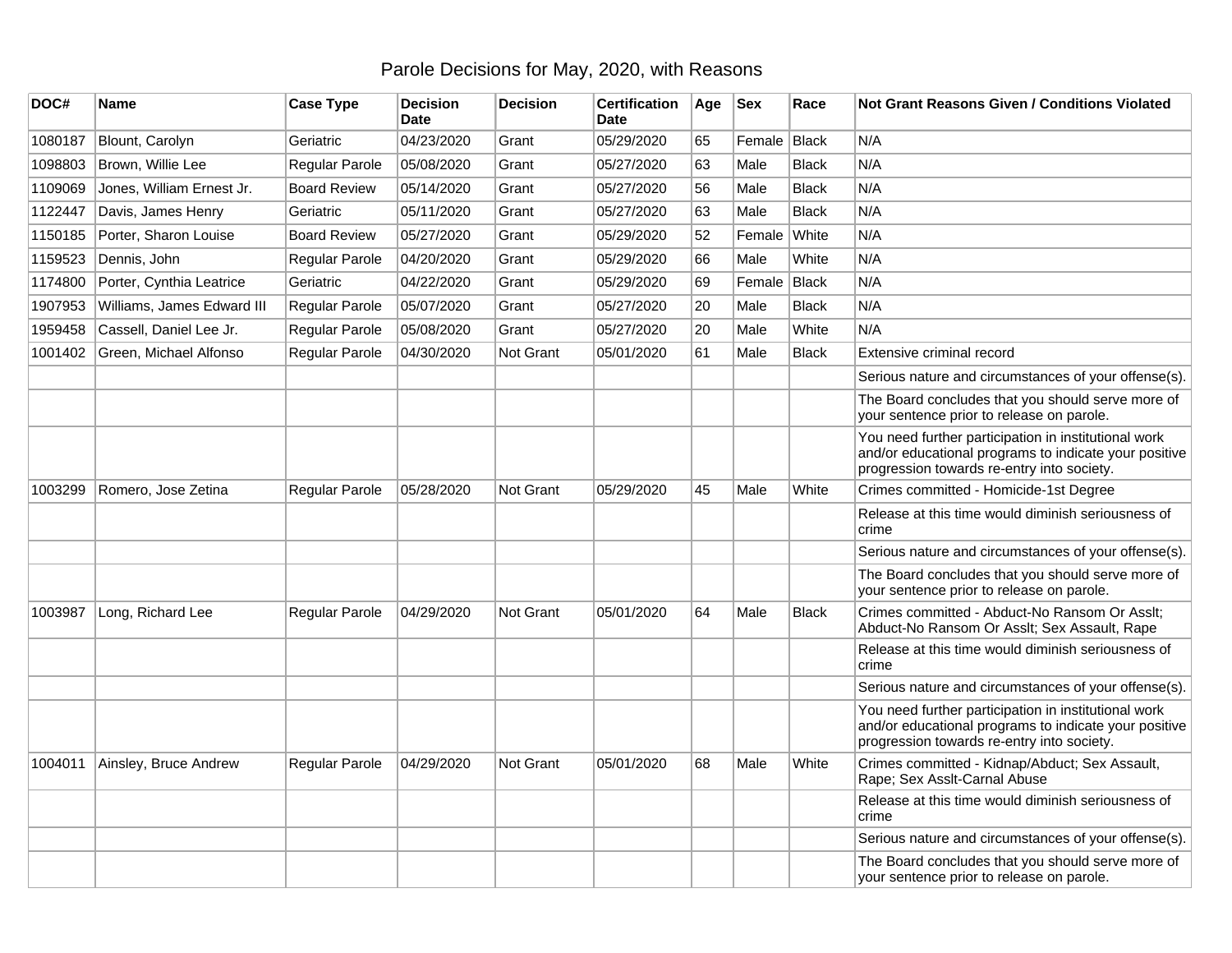| DOC#    | Name                        | <b>Case Type</b> | <b>Decision</b><br><b>Date</b> | <b>Decision</b> | <b>Certification</b><br>Date | Age | <b>Sex</b> | Race         | <b>Not Grant Reasons Given / Conditions Violated</b>                                                                                                  |
|---------|-----------------------------|------------------|--------------------------------|-----------------|------------------------------|-----|------------|--------------|-------------------------------------------------------------------------------------------------------------------------------------------------------|
| 1004792 | Mills, David Lee            | Geriatric        | 05/20/2020                     | Not Grant       | 05/21/2020                   | 65  | Male       | White        | No Interest in Parole                                                                                                                                 |
| 1005672 | Knight, Wilmer Jerome       | Regular Parole   | 05/04/2020                     | Not Grant       | 05/07/2020                   | 49  | Male       | <b>Black</b> | Considering your offense and your institutional<br>records, the Board concludes that you should serve<br>more of your sentence before being paroled.  |
|         |                             |                  |                                |                 |                              |     |            |              | Extensive criminal record                                                                                                                             |
|         |                             |                  |                                |                 |                              |     |            |              | Other                                                                                                                                                 |
|         |                             |                  |                                |                 |                              |     |            |              | You need to show a longer period of stable<br>adjustment.                                                                                             |
|         |                             |                  |                                |                 |                              |     |            |              | Your prior failure(s) and/or convictions while under<br>community supervision indicate that you are unlikely<br>to comply with conditions of release. |
| 1008060 | Carbino, Daniel             | Regular Parole   | 05/10/2020                     | Not Grant       | 05/11/2020                   | 66  | Male       | White        | Crimes committed - Homicide-1st Degree; Forgery                                                                                                       |
|         |                             |                  |                                |                 |                              |     |            |              | Release at this time would diminish seriousness of<br>crime                                                                                           |
|         |                             |                  |                                |                 |                              |     |            |              | Serious nature and circumstances of your offense(s).                                                                                                  |
|         |                             |                  |                                |                 |                              |     |            |              | The Board concludes that you should serve more of<br>your sentence prior to release on parole.                                                        |
| 1008165 | Cosby, Lorenzo Jr.          | Regular Parole   | 05/06/2020                     | Not Grant       | 05/07/2020                   | 45  | Male       | <b>Black</b> | Crimes committed - Homicide-1st Degree; Robbery;<br>Malicious Wounding                                                                                |
|         |                             |                  |                                |                 |                              |     |            |              | Release at this time would diminish seriousness of<br>crime                                                                                           |
|         |                             |                  |                                |                 |                              |     |            |              | Serious nature and circumstances of your offense(s).                                                                                                  |
|         |                             |                  |                                |                 |                              |     |            |              | The Board concludes that you should serve more of<br>your sentence prior to release on parole.                                                        |
|         |                             |                  |                                |                 |                              |     |            |              | You need to show a longer period of stable<br>adjustment.                                                                                             |
| 1009154 | Gore, Tyrone Maurice        | Geriatric        | 05/14/2020                     | Not Grant       | 05/18/2020                   | 61  | Male       | Black        | Extensive criminal record                                                                                                                             |
|         |                             |                  |                                |                 |                              |     |            |              | Release at this time would diminish seriousness of<br>crime                                                                                           |
|         |                             |                  |                                |                 |                              |     |            |              | Serious nature and circumstances of your offense(s).                                                                                                  |
|         |                             |                  |                                |                 |                              |     |            |              | The Board concludes that you should serve more of<br>your sentence prior to release on parole.                                                        |
| 1010067 | Osborne, Derwin A           | Regular Parole   | 04/29/2020                     | Not Grant       | 05/01/2020                   | 48  | Male       | <b>Black</b> | No Interest in Parole                                                                                                                                 |
| 1010381 | Brothers, Phillip Daniel    | Regular Parole   | 05/14/2020                     | Not Grant       | 05/18/2020                   | 56  | Male       | <b>Black</b> | No Interest in Parole                                                                                                                                 |
| 1011159 | Painter, Rosevilt Mackinley | Regular Parole   | 05/13/2020                     | Not Grant       | 05/15/2020                   | 71  | Male       | <b>Black</b> | Considering your offense and your institutional<br>records, the Board concludes that you should serve<br>more of your sentence before being paroled.  |
|         |                             |                  |                                |                 |                              |     |            |              | Crimes committed - Homicide-Capital; Abduct-No<br>Ransom Or Asslt; Robbery                                                                            |
|         |                             |                  |                                |                 |                              |     |            |              | Extensive criminal record                                                                                                                             |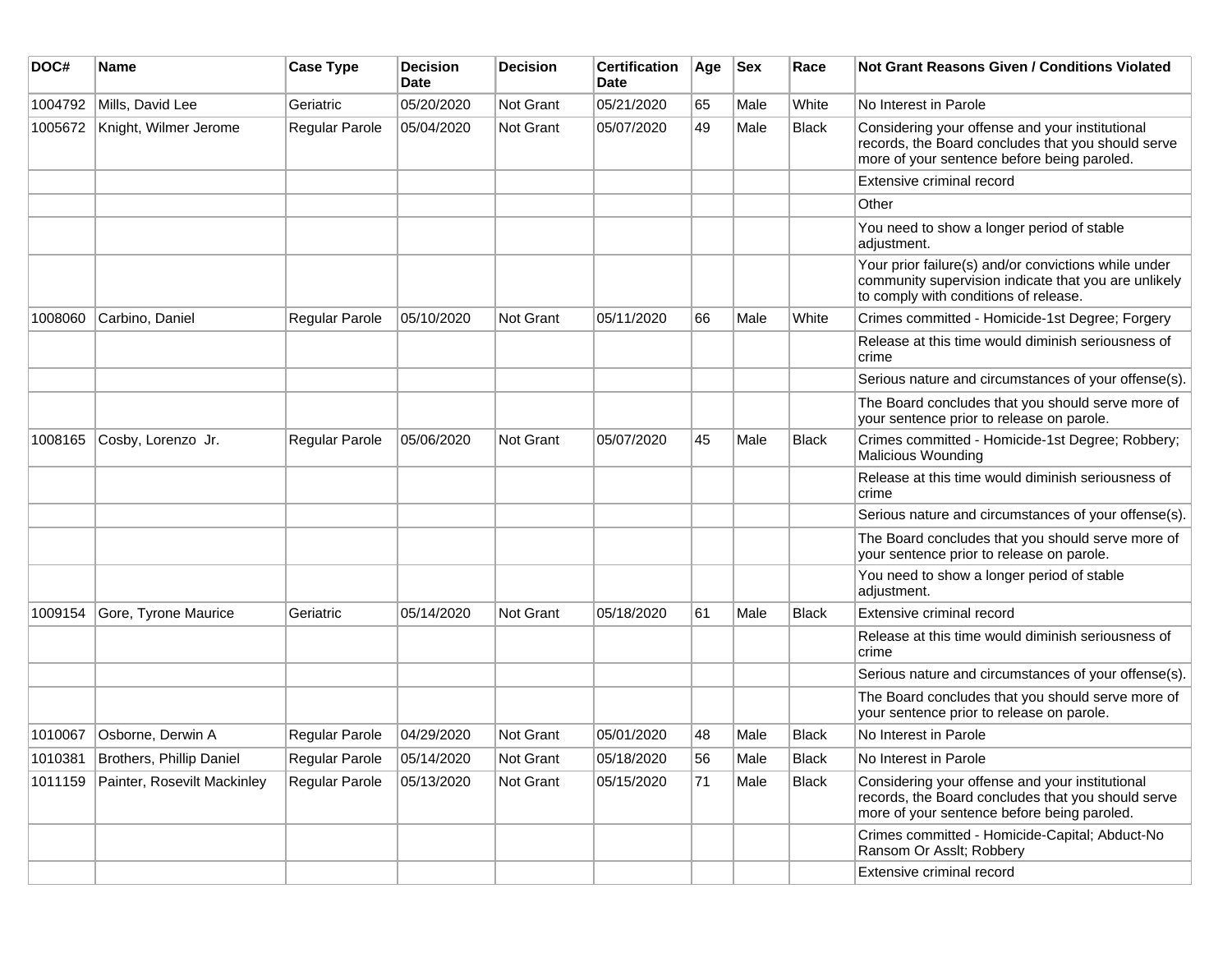| DOC#    | <b>Name</b>                 | <b>Case Type</b>      | <b>Decision</b><br><b>Date</b> | <b>Decision</b>  | <b>Certification</b><br><b>Date</b> | Age | <b>Sex</b> | Race         | <b>Not Grant Reasons Given / Conditions Violated</b>                                                                                                        |
|---------|-----------------------------|-----------------------|--------------------------------|------------------|-------------------------------------|-----|------------|--------------|-------------------------------------------------------------------------------------------------------------------------------------------------------------|
| 1011159 | Painter, Rosevilt Mackinley | <b>Regular Parole</b> | 05/13/2020                     | Not Grant        | 05/15/2020                          | 71  | Male       | <b>Black</b> | History of violence.                                                                                                                                        |
|         |                             |                       |                                |                  |                                     |     |            |              | Serious nature and circumstances of your offense(s).                                                                                                        |
|         |                             |                       |                                |                  |                                     |     |            |              | The Board considers you to be a risk to the<br>community.                                                                                                   |
|         |                             |                       |                                |                  |                                     |     |            |              | You need to show a longer period of stable<br>adjustment.                                                                                                   |
| 1011320 | Cooper, Brian Keith         | Geriatric             | 04/29/2020                     | Not Grant        | 05/01/2020                          | 61  | Male       | <b>Black</b> | Crimes committed - Kidnap/Abduct; Sex Assault,<br>Rape; Robbery                                                                                             |
|         |                             |                       |                                |                  |                                     |     |            |              | Release at this time would diminish seriousness of<br>crime                                                                                                 |
|         |                             |                       |                                |                  |                                     |     |            |              | Serious nature and circumstances of your offense(s).                                                                                                        |
| 1012860 | Scott, Lee W                | <b>Regular Parole</b> | 05/26/2020                     | Not Grant        | 05/27/2020                          | 59  | Male       | White        | Crimes committed - Kidnap/Abduct; Sex Assault,<br>Rape; Mayhem/Maiming                                                                                      |
|         |                             |                       |                                |                  |                                     |     |            |              | Serious nature and circumstances of your offense(s).                                                                                                        |
|         |                             |                       |                                |                  |                                     |     |            |              | The Board concludes that you should serve more of<br>your sentence prior to release on parole.                                                              |
| 1015001 | Briley, Anthony Ray         | <b>Regular Parole</b> | 05/04/2020                     | Not Grant        | 05/07/2020                          | 62  | Male       | <b>Black</b> | Extensive criminal record                                                                                                                                   |
|         |                             |                       |                                |                  |                                     |     |            |              | Release at this time would diminish seriousness of<br>crime                                                                                                 |
|         |                             |                       |                                |                  |                                     |     |            |              | Serious nature and circumstances of your offense(s).                                                                                                        |
|         |                             |                       |                                |                  |                                     |     |            |              | The Board concludes that you should serve more of<br>your sentence prior to release on parole.                                                              |
| 1015897 | Mourton, William Richard    | Regular Parole        | 04/28/2020                     | <b>Not Grant</b> | 05/01/2020                          | 67  | Male       | White        | Release at this time would diminish seriousness of<br>crime                                                                                                 |
|         |                             |                       |                                |                  |                                     |     |            |              | Serious nature and circumstances of your offense(s).                                                                                                        |
|         |                             |                       |                                |                  |                                     |     |            |              | The Board considers you to be a risk to the<br>community.                                                                                                   |
|         |                             |                       |                                |                  |                                     |     |            |              | You need further participation in institutional work<br>and/or educational programs to indicate your positive<br>progression towards re-entry into society. |
|         |                             |                       |                                |                  |                                     |     |            |              | You need to show a longer period of stable<br>adjustment.                                                                                                   |
| 1018844 | Haney, Cleveland Walter     | <b>Regular Parole</b> | 05/10/2020                     | <b>Not Grant</b> | 05/14/2020                          | 54  | Male       | <b>Black</b> | Crimes committed - Kidnap/Abduct; Kidnap/Abduct;<br>Kidnap/Abduct                                                                                           |
|         |                             |                       |                                |                  |                                     |     |            |              | Extensive criminal record                                                                                                                                   |
|         |                             |                       |                                |                  |                                     |     |            |              | Serious nature and circumstances of your offense(s).                                                                                                        |
| 1019658 | Osbourne, Scott Edwin       | Regular Parole        | 05/11/2020                     | <b>Not Grant</b> | 05/14/2020                          | 52  | Male       | White        | Crimes committed - Burglary; Statutory Burglary;<br><b>Statutory Burglary</b>                                                                               |
|         |                             |                       |                                |                  |                                     |     |            |              | Extensive criminal record                                                                                                                                   |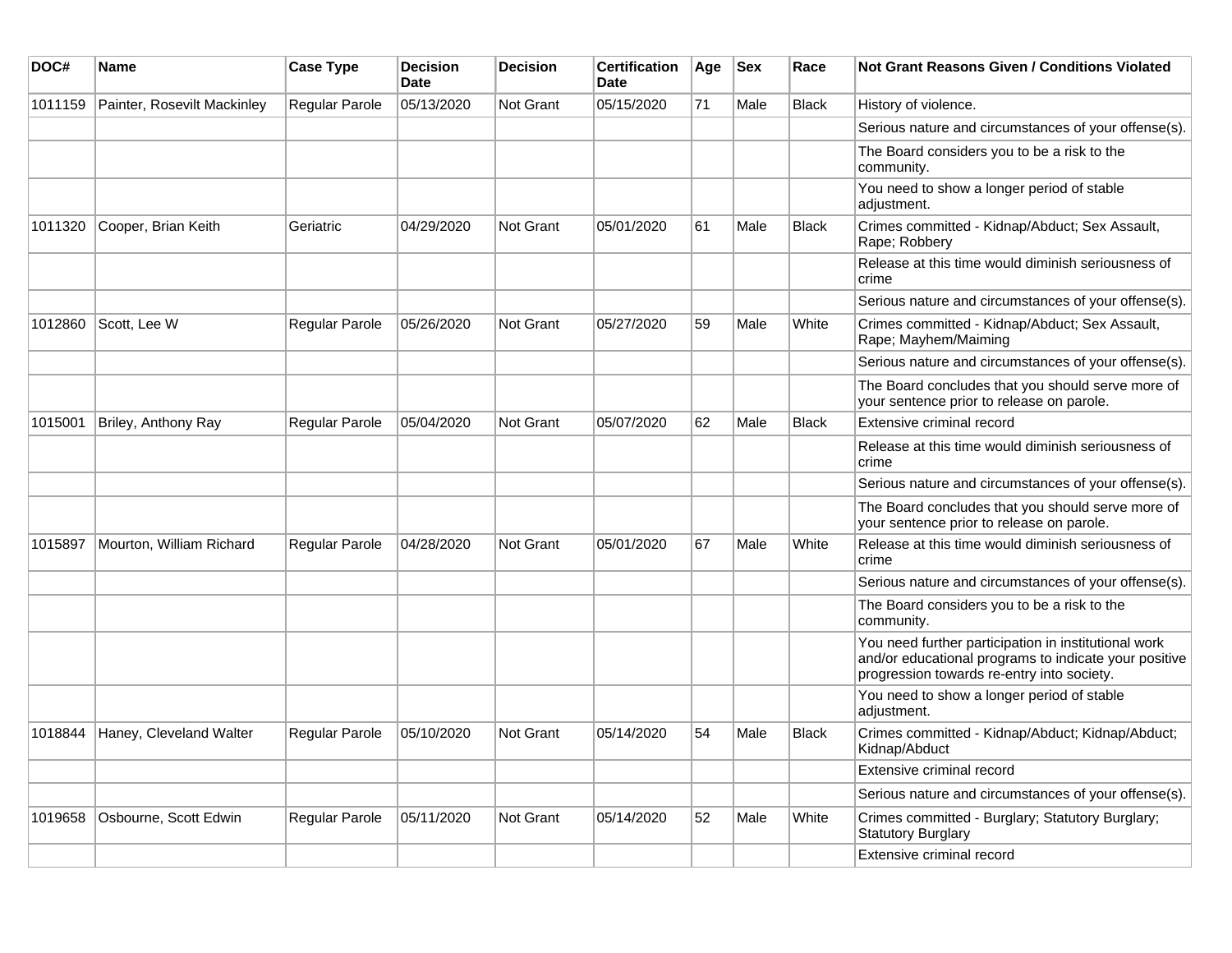| DOC#    | Name                      | <b>Case Type</b> | <b>Decision</b><br><b>Date</b> | <b>Decision</b> | <b>Certification</b><br>Date | Age | <b>Sex</b> | Race         | Not Grant Reasons Given / Conditions Violated                                                                                                         |
|---------|---------------------------|------------------|--------------------------------|-----------------|------------------------------|-----|------------|--------------|-------------------------------------------------------------------------------------------------------------------------------------------------------|
| 1019658 | Osbourne, Scott Edwin     | Regular Parole   | 05/11/2020                     | Not Grant       | 05/14/2020                   | 52  | Male       | White        | Your prior failure(s) and/or convictions while under<br>community supervision indicate that you are unlikely<br>to comply with conditions of release. |
| 1020312 | Arrington, William Andrew | Regular Parole   | 05/04/2020                     | Not Grant       | 05/07/2020                   | 68  | Male       | <b>Black</b> | Crimes committed - Sex Assault, Rape; Forcible<br>Sodomy; Shoplifting                                                                                 |
|         |                           |                  |                                |                 |                              |     |            |              | Release at this time would diminish seriousness of<br>crime                                                                                           |
|         |                           |                  |                                |                 |                              |     |            |              | Serious nature and circumstances of your offense(s).                                                                                                  |
|         |                           |                  |                                |                 |                              |     |            |              | Your prior failure(s) and/or convictions while under<br>community supervision indicate that you are unlikely<br>to comply with conditions of release. |
| 1024541 | Voneime, David Barry      | Geriatric        | 05/13/2020                     | Not Grant       | 05/18/2020                   | 60  | Male       | White        | Extensive criminal record                                                                                                                             |
|         |                           |                  |                                |                 |                              |     |            |              | Release at this time would diminish seriousness of<br>crime                                                                                           |
|         |                           |                  |                                |                 |                              |     |            |              | Serious nature and circumstances of your offense(s).                                                                                                  |
|         |                           |                  |                                |                 |                              |     |            |              | The Board concludes that you should serve more of<br>your sentence prior to release on parole.                                                        |
|         |                           |                  |                                |                 |                              |     |            |              | The Board considers you to be a risk to the<br>community.                                                                                             |
| 1024748 | Bliss, Shawn Howard       | Regular Parole   | 04/28/2020                     | Not Grant       | 05/01/2020                   | 55  | Male       | White        | Extensive criminal record                                                                                                                             |
|         |                           |                  |                                |                 |                              |     |            |              | Release at this time would diminish seriousness of<br>crime                                                                                           |
|         |                           |                  |                                |                 |                              |     |            |              | Serious nature and circumstances of your offense(s).                                                                                                  |
|         |                           |                  |                                |                 |                              |     |            |              | You need to show a longer period of stable<br>adjustment.                                                                                             |
| 1025760 | White, Perry Randall      | Regular Parole   | 05/02/2020                     | Not Grant       | 05/07/2020                   | 56  | Male       | White        | Extensive criminal record                                                                                                                             |
|         |                           |                  |                                |                 |                              |     |            |              | Serious nature and circumstances of your offense(s).                                                                                                  |
|         |                           |                  |                                |                 |                              |     |            |              | The Board concludes that you should serve more of<br>your sentence prior to release on parole.                                                        |
|         |                           |                  |                                |                 |                              |     |            |              | The Board considers you to be a risk to the<br>community.                                                                                             |
| 1026223 | Wiglusz, Keith            | Regular Parole   | 05/12/2020                     | Not Grant       | 05/14/2020                   | 59  | Male       | White        | Crimes committed - Kidnap/Abduct; Aggravated<br>Sexual Battery; Aggravated Sexual Battery                                                             |
|         |                           |                  |                                |                 |                              |     |            |              | History of substance abuse.                                                                                                                           |
|         |                           |                  |                                |                 |                              |     |            |              | Release at this time would diminish seriousness of<br>crime                                                                                           |
|         |                           |                  |                                |                 |                              |     |            |              | Serious nature and circumstances of your offense(s).                                                                                                  |
|         |                           |                  |                                |                 |                              |     |            |              | The Board considers you to be a risk to the<br>community.                                                                                             |
| 1027100 | Moody, Phillip            | Regular Parole   | 05/22/2020                     | Not Grant       | 05/27/2020                   | 61  | Male       | <b>Black</b> | Conviction of a new crime while incarcerated                                                                                                          |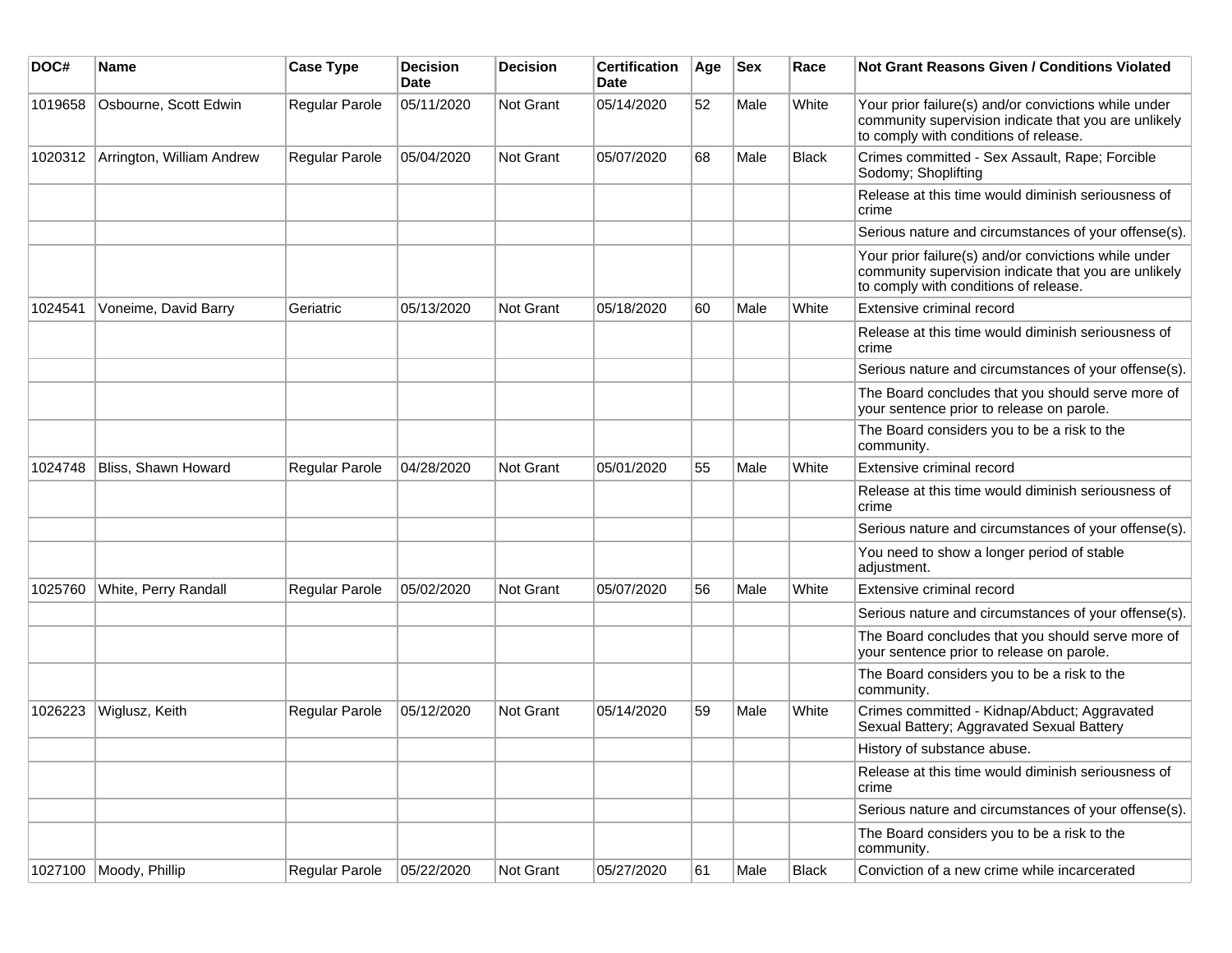| DOC#    | Name                  | <b>Case Type</b>      | <b>Decision</b><br><b>Date</b> | <b>Decision</b> | <b>Certification</b><br>Date | Age | <b>Sex</b> | Race         | <b>Not Grant Reasons Given / Conditions Violated</b>                                                                                                                    |
|---------|-----------------------|-----------------------|--------------------------------|-----------------|------------------------------|-----|------------|--------------|-------------------------------------------------------------------------------------------------------------------------------------------------------------------------|
| 1027100 | Moody, Phillip        | Regular Parole        | 05/22/2020                     | Not Grant       | 05/27/2020                   | 61  | Male       | <b>Black</b> | Crimes committed - Kidnap/Abduct; Sex Assault,<br>Rape; Sodomy                                                                                                          |
|         |                       |                       |                                |                 |                              |     |            |              | Serious nature and circumstances of your offense(s).                                                                                                                    |
| 1028377 | Goodman, Steven Wayne | <b>Regular Parole</b> | 05/18/2020                     | Not Grant       | 05/20/2020                   | 60  | Male       | White        | Crimes committed - Sex Assault, Rape; Aggravated<br>Sexual Battery; Forcible Sodomy                                                                                     |
|         |                       |                       |                                |                 |                              |     |            |              | Serious nature and circumstances of your offense(s).                                                                                                                    |
|         |                       |                       |                                |                 |                              |     |            |              | The Board concludes that you should serve more of<br>your sentence prior to release on parole.                                                                          |
|         |                       |                       |                                |                 |                              |     |            |              | The Board considers you to be a risk to the<br>community.                                                                                                               |
| 1029291 | Hailey, Wayne Edward  | <b>Regular Parole</b> | 05/20/2020                     | Not Grant       | 05/21/2020                   | 66  | Male       | White        | Considering your offense and your institutional<br>records, the Board concludes that you should serve<br>more of your sentence before being paroled.                    |
|         |                       |                       |                                |                 |                              |     |            |              | Crimes committed - (Conspiracy)Capital Murder: Of<br>Multiple Persons; Burgl: Enter Structure To Commit<br>Larceny/A&B/Etc; Grand Larceny: >=\$200 Not From<br>A Person |
|         |                       |                       |                                |                 |                              |     |            |              | Release at this time would diminish seriousness of<br>crime                                                                                                             |
|         |                       |                       |                                |                 |                              |     |            |              | Your record indicates a serious disregard for the<br>property rights of others.                                                                                         |
| 1033727 | Mosley, Larry Donnell | Geriatric             | 05/10/2020                     | Not Grant       | 05/11/2020                   | 69  | Male       | <b>Black</b> | Crimes committed - Murder: 1st Degree; Assault: On<br>Law Enf/Judge/DOC/Fire/Emerg Person; Firearm:<br>Poss/Transport By Felon W/ Violent Off                           |
|         |                       |                       |                                |                 |                              |     |            |              | Extensive criminal record                                                                                                                                               |
|         |                       |                       |                                |                 |                              |     |            |              | History of substance abuse.                                                                                                                                             |
|         |                       |                       |                                |                 |                              |     |            |              | Serious nature and circumstances of your offense(s).                                                                                                                    |
| 1033989 | Acosta, Rafael Rogel  | Geriatric             | 05/20/2020                     | Not Grant       | 05/21/2020                   | 65  | Male       | White        | Crimes committed - Sex Assault, Rape; Sex Asslt-<br>Attempted Rape; Burglary                                                                                            |
|         |                       |                       |                                |                 |                              |     |            |              | History of violence.                                                                                                                                                    |
|         |                       |                       |                                |                 |                              |     |            |              | Serious nature and circumstances of your offense(s).                                                                                                                    |
| 1036098 | Daniels, Richard Paul | <b>Regular Parole</b> | 05/16/2020                     | Not Grant       | 05/20/2020                   | 70  | Male       | White        | Crimes committed - Kidnap/Abduct; Kidnap/Abduct;<br>Sex Assault, Rape                                                                                                   |
|         |                       |                       |                                |                 |                              |     |            |              | Extensive criminal record                                                                                                                                               |
|         |                       |                       |                                |                 |                              |     |            |              | Serious nature and circumstances of your offense(s).                                                                                                                    |
| 1036758 | Zellers, Charles      | Regular Parole        | 05/27/2020                     | Not Grant       | 05/28/2020                   | 52  | Male       | White        | Crimes committed - Homicide-1st Degree; Forcible<br>Sodomy                                                                                                              |
|         |                       |                       |                                |                 |                              |     |            |              | Serious nature and circumstances of your offense(s).                                                                                                                    |
|         |                       |                       |                                |                 |                              |     |            |              | The Board concludes that you should serve more of<br>your sentence prior to release on parole.                                                                          |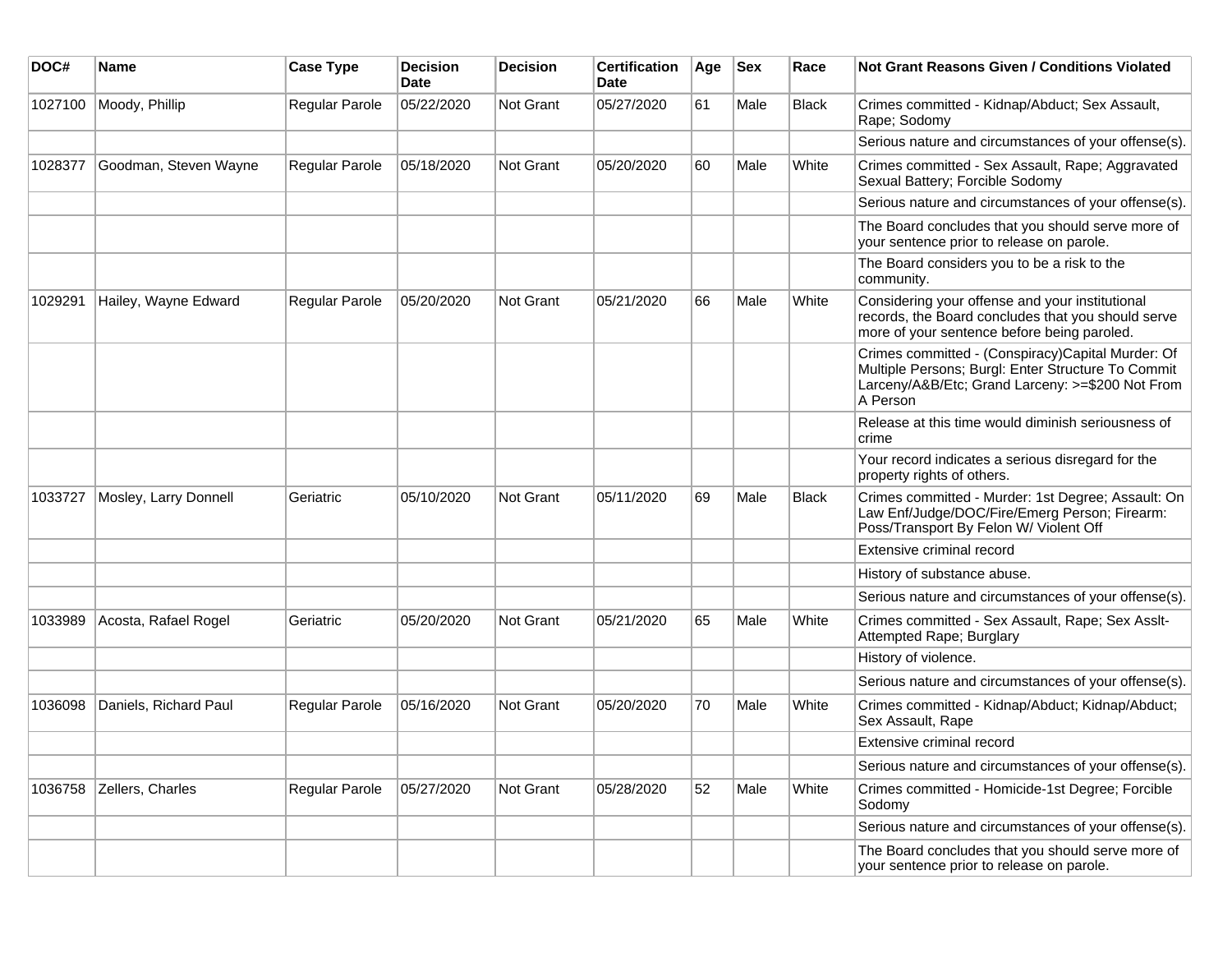| DOC#    | <b>Name</b>              | <b>Case Type</b>    | <b>Decision</b><br><b>Date</b> | <b>Decision</b> | <b>Certification</b><br>Date | Age | <b>Sex</b> | Race         | <b>Not Grant Reasons Given / Conditions Violated</b>                                                                                                        |
|---------|--------------------------|---------------------|--------------------------------|-----------------|------------------------------|-----|------------|--------------|-------------------------------------------------------------------------------------------------------------------------------------------------------------|
| 1040142 | Dupree, Willis Earl      | <b>Board Review</b> | 05/26/2020                     | Not Grant       | 05/27/2020                   | 68  | Male       | White        | Crimes committed - Kidnap/Abduct                                                                                                                            |
|         |                          |                     |                                |                 |                              |     |            |              | Serious nature and circumstances of your offense(s).                                                                                                        |
|         |                          |                     |                                |                 |                              |     |            |              | You need further participation in institutional work<br>and/or educational programs to indicate your positive<br>progression towards re-entry into society. |
| 1042212 | Noah, Melchizedek Elijah | Geriatric           | 05/27/2020                     | Not Grant       | 05/27/2020                   | 64  | Male       | <b>Black</b> | Crimes committed - Malicious Wounding; Abduction:<br>Of Person W/ Intent To Defile                                                                          |
|         |                          |                     |                                |                 |                              |     |            |              | History of violence.                                                                                                                                        |
|         |                          |                     |                                |                 |                              |     |            |              | Serious nature and circumstances of your offense(s).                                                                                                        |
|         |                          |                     |                                |                 |                              |     |            |              | The Board concludes that you should serve more of<br>your sentence prior to release on parole.                                                              |
|         |                          |                     |                                |                 |                              |     |            |              | The Board considers you to be a risk to the<br>community.                                                                                                   |
| 1042513 | Brown, Jay B             | Geriatric           | 05/14/2020                     | Not Grant       | 05/15/2020                   | 60  | Male       | <b>Black</b> | Crimes committed - Kidnap/Abduct; Kidnap/Abduct;<br>Kidnap/Abduct                                                                                           |
|         |                          |                     |                                |                 |                              |     |            |              | History of violence.                                                                                                                                        |
|         |                          |                     |                                |                 |                              |     |            |              | Release at this time would diminish seriousness of<br>crime                                                                                                 |
|         |                          |                     |                                |                 |                              |     |            |              | Serious nature and circumstances of your offense(s).                                                                                                        |
|         |                          |                     |                                |                 |                              |     |            |              | The Board concludes that you should serve more of<br>your sentence prior to release on parole.                                                              |
| 1043454 | Martin, William Branson  | Regular Parole      | 05/27/2020                     | Not Grant       | 05/29/2020                   | 62  | Male       | White        | No Interest in Parole                                                                                                                                       |
| 1043498 | Davis, Robert Earl       | Regular Parole      | 05/27/2020                     | Not Grant       | 05/29/2020                   | 54  | Male       | <b>Black</b> | Extensive criminal record                                                                                                                                   |
|         |                          |                     |                                |                 |                              |     |            |              | The Board concludes that you should serve more of<br>your sentence prior to release on parole.                                                              |
|         |                          |                     |                                |                 |                              |     |            |              | Your prior failure(s) and/or convictions while under<br>community supervision indicate that you are unlikely<br>to comply with conditions of release.       |
| 1045900 | Taylor, Bernard          | Geriatric           | 05/07/2020                     | Not Grant       | 05/08/2020                   | 60  | Male       | <b>Black</b> | Extensive criminal record                                                                                                                                   |
|         |                          |                     |                                |                 |                              |     |            |              | Release at this time would diminish seriousness of<br>crime                                                                                                 |
|         |                          |                     |                                |                 |                              |     |            |              | Serious nature and circumstances of your offense(s).                                                                                                        |
|         |                          |                     |                                |                 |                              |     |            |              | The Board concludes that you should serve more of<br>your sentence prior to release on parole.                                                              |
| 1047777 | Seibert, Douglas Bruce   | Geriatric           | 05/26/2020                     | Not Grant       | 05/27/2020                   | 70  | Male       | White        | Crimes committed - Aggravated Sexual Battery;<br>Aggravated Sexual Battery; Aggravated Sexual<br><b>Battery</b>                                             |
|         |                          |                     |                                |                 |                              |     |            |              | Serious nature and circumstances of your offense(s).                                                                                                        |
|         |                          |                     |                                |                 |                              |     |            |              | The Board concludes that you should serve more of<br>your sentence prior to release on parole.                                                              |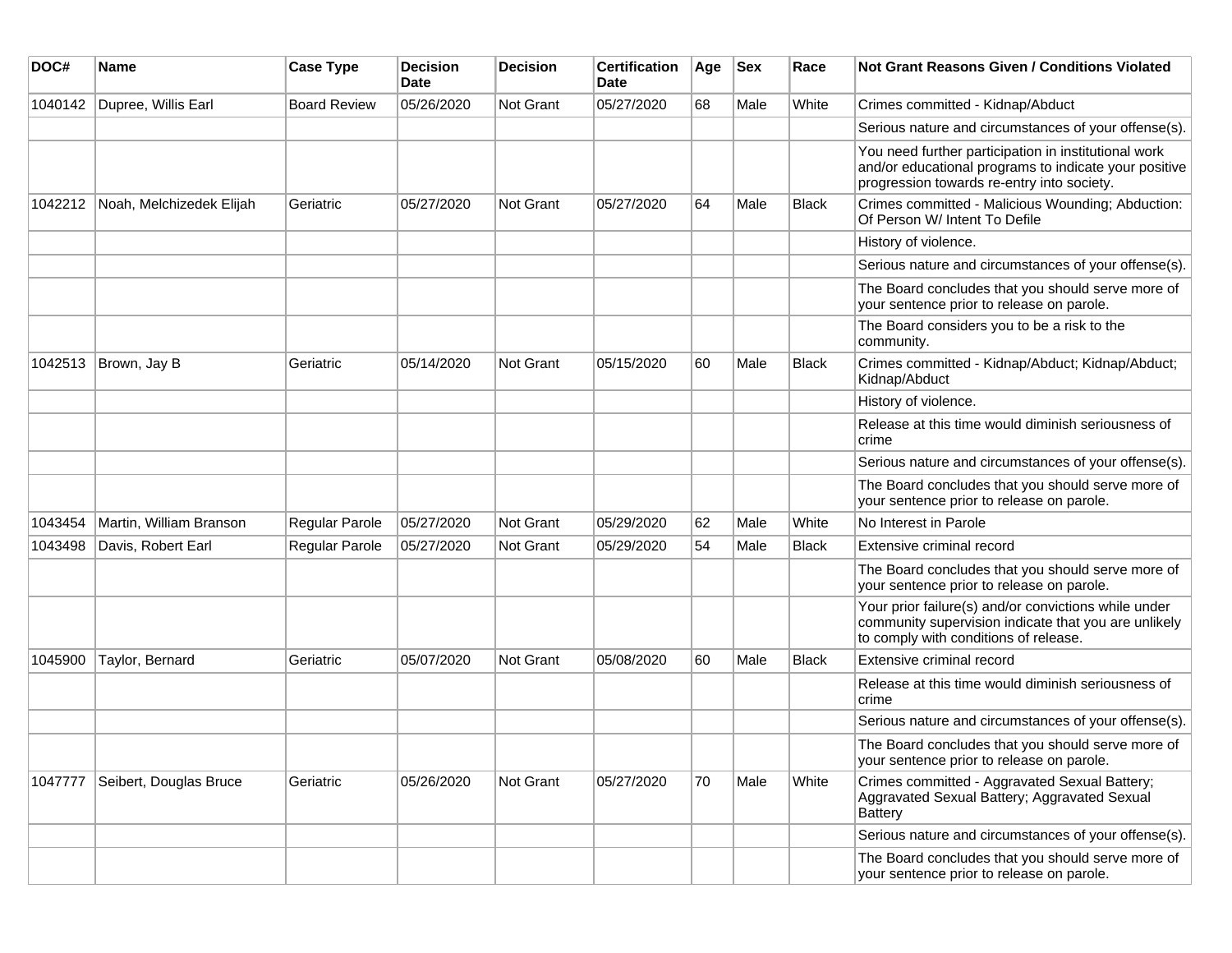| DOC#    | <b>Name</b>               | <b>Case Type</b>      | <b>Decision</b><br><b>Date</b> | <b>Decision</b> | <b>Certification</b><br><b>Date</b> | Age | <b>Sex</b> | Race         | <b>Not Grant Reasons Given / Conditions Violated</b>                                                                                                  |
|---------|---------------------------|-----------------------|--------------------------------|-----------------|-------------------------------------|-----|------------|--------------|-------------------------------------------------------------------------------------------------------------------------------------------------------|
| 1048373 | Sydnor, Charles Edward    | Regular Parole        | 05/04/2020                     | Not Grant       | 05/07/2020                          | 55  | Male       | Black        | Conviction of a new crime while incarcerated                                                                                                          |
|         |                           |                       |                                |                 |                                     |     |            |              | Crimes committed - Kidnap/Abduct; Sex Assault,<br>Rape; Sex Assault, Rape                                                                             |
|         |                           |                       |                                |                 |                                     |     |            |              | Release at this time would diminish seriousness of<br>crime                                                                                           |
|         |                           |                       |                                |                 |                                     |     |            |              | Serious nature and circumstances of your offense(s).                                                                                                  |
|         |                           |                       |                                |                 |                                     |     |            |              | The Board concludes that you should serve more of<br>your sentence prior to release on parole.                                                        |
|         |                           |                       |                                |                 |                                     |     |            |              | Your prior failure(s) and/or convictions while under<br>community supervision indicate that you are unlikely<br>to comply with conditions of release. |
| 1048932 | Logan, John Arnold        | Regular Parole        | 05/10/2020                     | Not Grant       | 05/14/2020                          | 80  | Male       | <b>Black</b> | Crimes committed - Sex Assault, Rape; Rape:<br>Intercourse W/ Victim <13 Yrs; Rape: Intercourse W/<br>Victim <13 Yrs                                  |
|         |                           |                       |                                |                 |                                     |     |            |              | Serious nature and circumstances of your offense(s).                                                                                                  |
| 1050898 | Warren, Artivisus Stack   | <b>Regular Parole</b> | 05/04/2020                     | Not Grant       | 05/07/2020                          | 46  | Male       | <b>Black</b> | Considering your offense and your institutional<br>records, the Board concludes that you should serve<br>more of your sentence before being paroled.  |
|         |                           |                       |                                |                 |                                     |     |            |              | Crimes committed - Homicide-1st Degree; Robbery;<br>Cocaine-Possess                                                                                   |
|         |                           |                       |                                |                 |                                     |     |            |              | Release at this time would diminish seriousness of<br>crime                                                                                           |
|         |                           |                       |                                |                 |                                     |     |            |              | Serious nature and circumstances of your offense(s).                                                                                                  |
| 1053389 | Jones, Benjamin Henderson | Regular Parole        | 05/12/2020                     | Not Grant       | 05/15/2020                          | 71  | Male       | <b>Black</b> | Crimes committed - Homicide/Murder;<br>Homicide/Murder                                                                                                |
|         |                           |                       |                                |                 |                                     |     |            |              | Serious nature and circumstances of your offense(s).                                                                                                  |
|         |                           |                       |                                |                 |                                     |     |            |              | The Board concludes that you should serve more of<br>your sentence prior to release on parole.                                                        |
| 1055296 | Anderson, Lee S           | <b>Regular Parole</b> | 05/14/2020                     | Not Grant       | 05/15/2020                          | 59  | Male       | <b>Black</b> | Crimes committed - Sex Assault, Rape; Sex Assault,<br>Rape; Sex Assault, Rape                                                                         |
|         |                           |                       |                                |                 |                                     |     |            |              | Extensive criminal record                                                                                                                             |
|         |                           |                       |                                |                 |                                     |     |            |              | Release at this time would diminish seriousness of<br>crime                                                                                           |
|         |                           |                       |                                |                 |                                     |     |            |              | The Board concludes that you should serve more of<br>your sentence prior to release on parole.                                                        |
|         |                           |                       |                                |                 |                                     |     |            |              | The Board considers you to be a risk to the<br>community.                                                                                             |
| 1056001 | Coleman, Zachery          | Regular Parole        | 05/12/2020                     | Not Grant       | 05/15/2020                          | 58  | Male       | Black        | Crimes committed - Homicide/Murder; Homicide-<br>Capital; Homicide-Attempted                                                                          |
|         |                           |                       |                                |                 |                                     |     |            |              | Release at this time would diminish seriousness of<br>crime                                                                                           |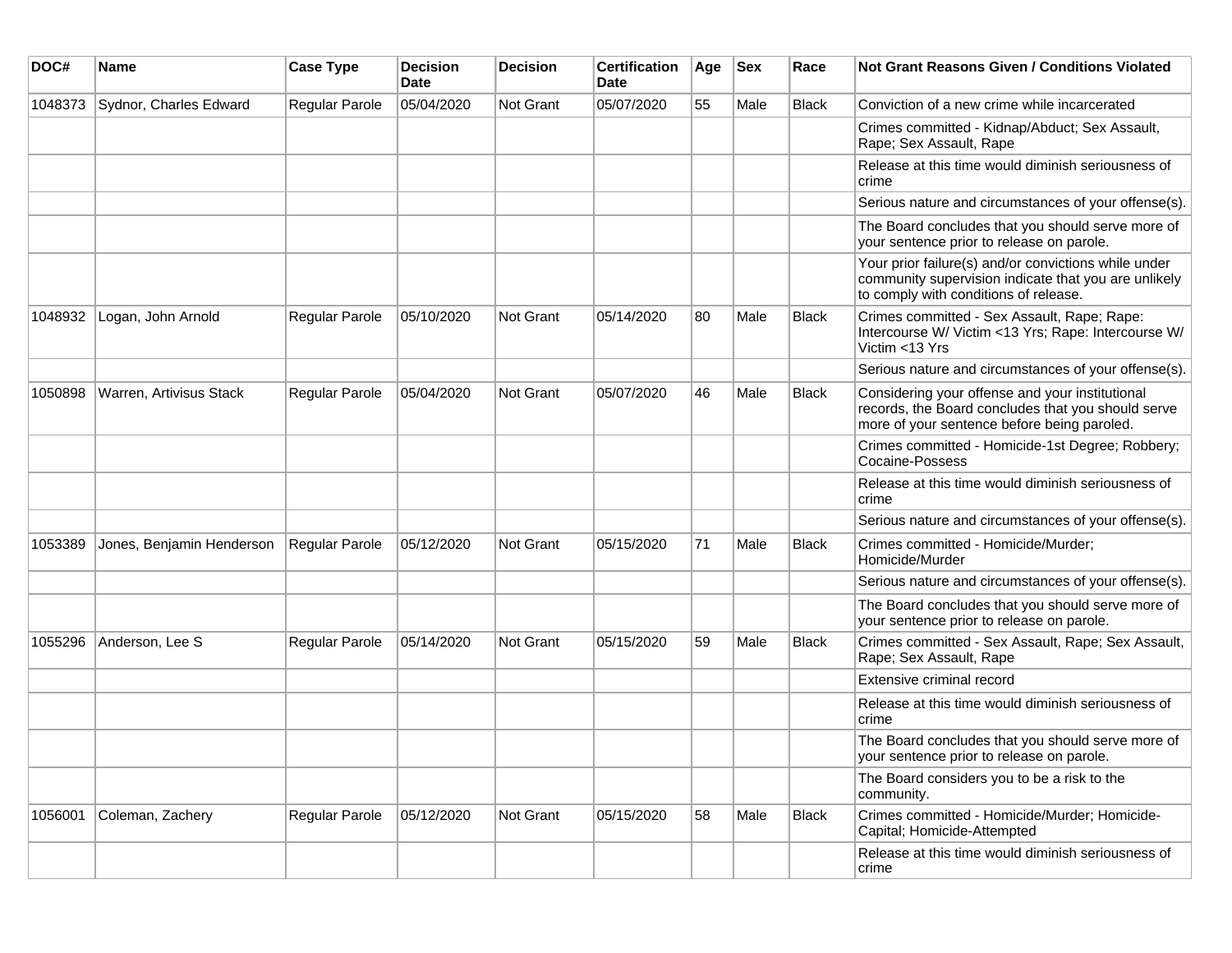| DOC#    | Name                      | <b>Case Type</b>      | <b>Decision</b><br><b>Date</b> | <b>Decision</b> | <b>Certification</b><br>Date | Age | <b>Sex</b> | Race         | Not Grant Reasons Given / Conditions Violated                                                                                                               |
|---------|---------------------------|-----------------------|--------------------------------|-----------------|------------------------------|-----|------------|--------------|-------------------------------------------------------------------------------------------------------------------------------------------------------------|
| 1056001 | Coleman, Zachery          | Regular Parole        | 05/12/2020                     | Not Grant       | 05/15/2020                   | 58  | Male       | <b>Black</b> | Serious nature and circumstances of your offense(s).                                                                                                        |
|         |                           |                       |                                |                 |                              |     |            |              | The Board concludes that you should serve more of<br>your sentence prior to release on parole.                                                              |
| 1060080 | Allen, David              | Regular Parole        | 05/19/2020                     | Not Grant       | 05/20/2020                   | 59  | Male       | White        | Crimes committed - Sex Assault, Rape; Sex Assault,<br>Rape; Sex Assault, Rape                                                                               |
|         |                           |                       |                                |                 |                              |     |            |              | Serious nature and circumstances of your offense(s).                                                                                                        |
|         |                           |                       |                                |                 |                              |     |            |              | The Board concludes that you should serve more of<br>your sentence prior to release on parole.                                                              |
|         |                           |                       |                                |                 |                              |     |            |              | The Board considers you to be a risk to the<br>community.                                                                                                   |
| 1064866 | Lane, Rogers L            | <b>Regular Parole</b> | 05/13/2020                     | Not Grant       | 05/15/2020                   | 59  | Male       | <b>Black</b> | No Interest in Parole                                                                                                                                       |
| 1069461 | Thacker, Danny Ray        | Geriatric             | 05/20/2020                     | Not Grant       | 05/20/2020                   | 69  | Male       | White        | Crimes committed - Homicide-1st Degree;<br>Kidnap/Abduct; Malicious Wounding                                                                                |
|         |                           |                       |                                |                 |                              |     |            |              | Release at this time would diminish seriousness of<br>crime                                                                                                 |
|         |                           |                       |                                |                 |                              |     |            |              | Serious nature and circumstances of your offense(s).                                                                                                        |
| 1070208 | Beverley, Donnie Don      | Geriatric             | 05/14/2020                     | Not Grant       | 05/18/2020                   | 71  | Male       | White        | Crimes committed - Assault: Malicious, Victim<br>Severely Injured; Firearm: Poss/Transport By Felon<br>W/ Violent Off                                       |
|         |                           |                       |                                |                 |                              |     |            |              | Release at this time would diminish seriousness of<br>crime                                                                                                 |
|         |                           |                       |                                |                 |                              |     |            |              | Serious nature and circumstances of your offense(s).                                                                                                        |
|         |                           |                       |                                |                 |                              |     |            |              | The Board concludes that you should serve more of<br>your sentence prior to release on parole.                                                              |
| 1074435 | Karavias, Jason S Jr.     | Regular Parole        | 05/09/2020                     | Not Grant       | 05/11/2020                   | 55  | Male       | White        | Considering your offense and your institutional<br>records, the Board concludes that you should serve<br>more of your sentence before being paroled.        |
|         |                           |                       |                                |                 |                              |     |            |              | Crimes committed - Robbery; Robbery; Robbery                                                                                                                |
|         |                           |                       |                                |                 |                              |     |            |              | Release at this time would diminish seriousness of<br>crime                                                                                                 |
|         |                           |                       |                                |                 |                              |     |            |              | Serious nature and circumstances of your offense(s).                                                                                                        |
| 1075731 | Bratton, Christopher Dale | <b>Regular Parole</b> | 04/30/2020                     | Not Grant       | 05/01/2020                   | 52  | Male       | <b>Black</b> | Crimes committed - Homicide/Murder; Breaking And<br>Entering, Armed; Statutory Burglary                                                                     |
|         |                           |                       |                                |                 |                              |     |            |              | Release at this time would diminish seriousness of<br>crime                                                                                                 |
|         |                           |                       |                                |                 |                              |     |            |              | Serious nature and circumstances of your offense(s).                                                                                                        |
|         |                           |                       |                                |                 |                              |     |            |              | You need further participation in institutional work<br>and/or educational programs to indicate your positive<br>progression towards re-entry into society. |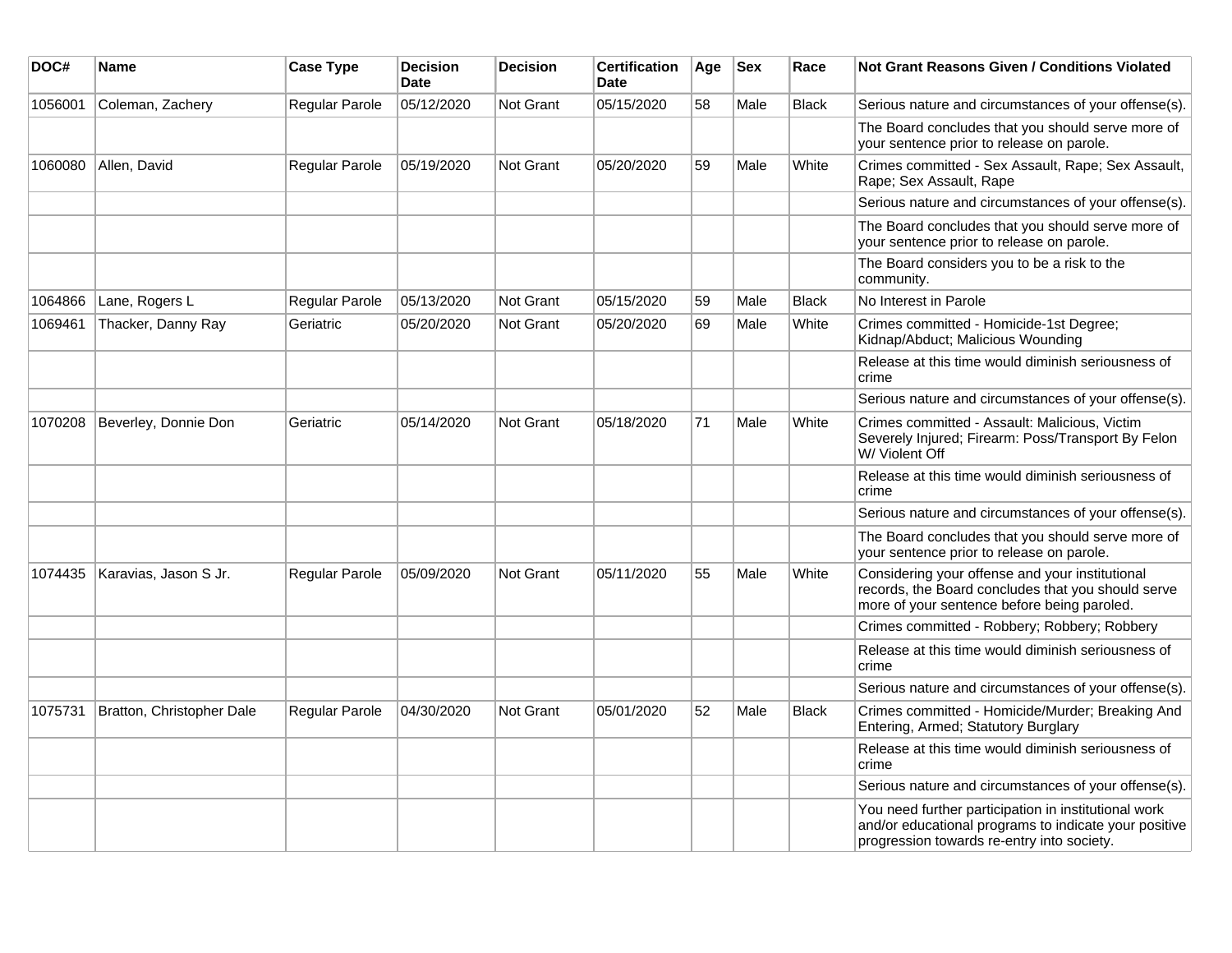| DOC#    | <b>Name</b>                | <b>Case Type</b>            | <b>Decision</b><br>Date | <b>Decision</b>  | <b>Certification</b><br>Date | Age | <b>Sex</b> | Race         | <b>Not Grant Reasons Given / Conditions Violated</b>                                                                                                        |
|---------|----------------------------|-----------------------------|-------------------------|------------------|------------------------------|-----|------------|--------------|-------------------------------------------------------------------------------------------------------------------------------------------------------------|
| 1076211 | Sullivan, Joseph           | Regular Parole              | 04/30/2020              | <b>Not Grant</b> | 05/01/2020                   | 59  | Male       | <b>Black</b> | Considering your offense and your institutional<br>records, the Board concludes that you should serve<br>more of your sentence before being paroled.        |
|         |                            |                             |                         |                  |                              |     |            |              | Crimes committed - Sex Assault, Rape; Robbery;<br><b>Burglary</b>                                                                                           |
|         |                            |                             |                         |                  |                              |     |            |              | The Board considers you to be a risk to the<br>community.                                                                                                   |
| 1076373 | Murphy, Charles Wayne      | Regular Parole              | 05/19/2020              | Not Grant        | 05/20/2020                   | 62  | Male       | <b>Black</b> | Crimes committed - Homicide/Murder; Robbery;<br><b>Statutory Burglary</b>                                                                                   |
|         |                            |                             |                         |                  |                              |     |            |              | Serious nature and circumstances of your offense(s).                                                                                                        |
|         |                            |                             |                         |                  |                              |     |            |              | Your record of institutional infractions indicates a<br>disregard for rules and that you are not ready to<br>conform to society.                            |
| 1076411 | Maples, Kenneth            | Regular Parole              | 05/13/2020              | Not Grant        | 05/15/2020                   | 54  | Male       | White        | Crimes committed - Robbery; Robbery; Grand<br>Larceny Auto                                                                                                  |
|         |                            |                             |                         |                  |                              |     |            |              | Extensive criminal record                                                                                                                                   |
|         |                            |                             |                         |                  |                              |     |            |              | The Board considers you to be a risk to the<br>community.                                                                                                   |
|         |                            |                             |                         |                  |                              |     |            |              | Your prior failure(s) and/or convictions while under<br>community supervision indicate that you are unlikely<br>to comply with conditions of release.       |
|         |                            |                             |                         |                  |                              |     |            |              | Your record of institutional infractions indicates a<br>disregard for rules and that you are not ready to<br>conform to society.                            |
| 1077208 | Pair, Joseph Ben           | Regular Parole              | 04/29/2020              | <b>Not Grant</b> | 05/01/2020                   | 57  | Male       | <b>Black</b> | Crimes committed - Breaking And Entering; Breaking<br>And Entering; Statutory Burglary                                                                      |
|         |                            |                             |                         |                  |                              |     |            |              | Extensive criminal record                                                                                                                                   |
|         |                            |                             |                         |                  |                              |     |            |              | You need to show a longer period of stable<br>adjustment.                                                                                                   |
|         |                            |                             |                         |                  |                              |     |            |              | Your prior failure(s) and/or convictions while under<br>community supervision indicate that you are unlikely<br>to comply with conditions of release.       |
|         |                            |                             |                         |                  |                              |     |            |              | Your record of institutional infractions indicates a<br>disregard for rules and that you are not ready to<br>conform to society.                            |
|         | 1077252 Lamm, Anthony John | Regular Parole   05/13/2020 |                         | Not Grant        | 05/15/2020                   | 48  | Male       | White        | Extensive criminal record                                                                                                                                   |
|         |                            |                             |                         |                  |                              |     |            |              | The Board concludes that you should serve more of<br>your sentence prior to release on parole.                                                              |
|         |                            |                             |                         |                  |                              |     |            |              | The Board considers you to be a risk to the<br>community.                                                                                                   |
|         |                            |                             |                         |                  |                              |     |            |              | You need further participation in institutional work<br>and/or educational programs to indicate your positive<br>progression towards re-entry into society. |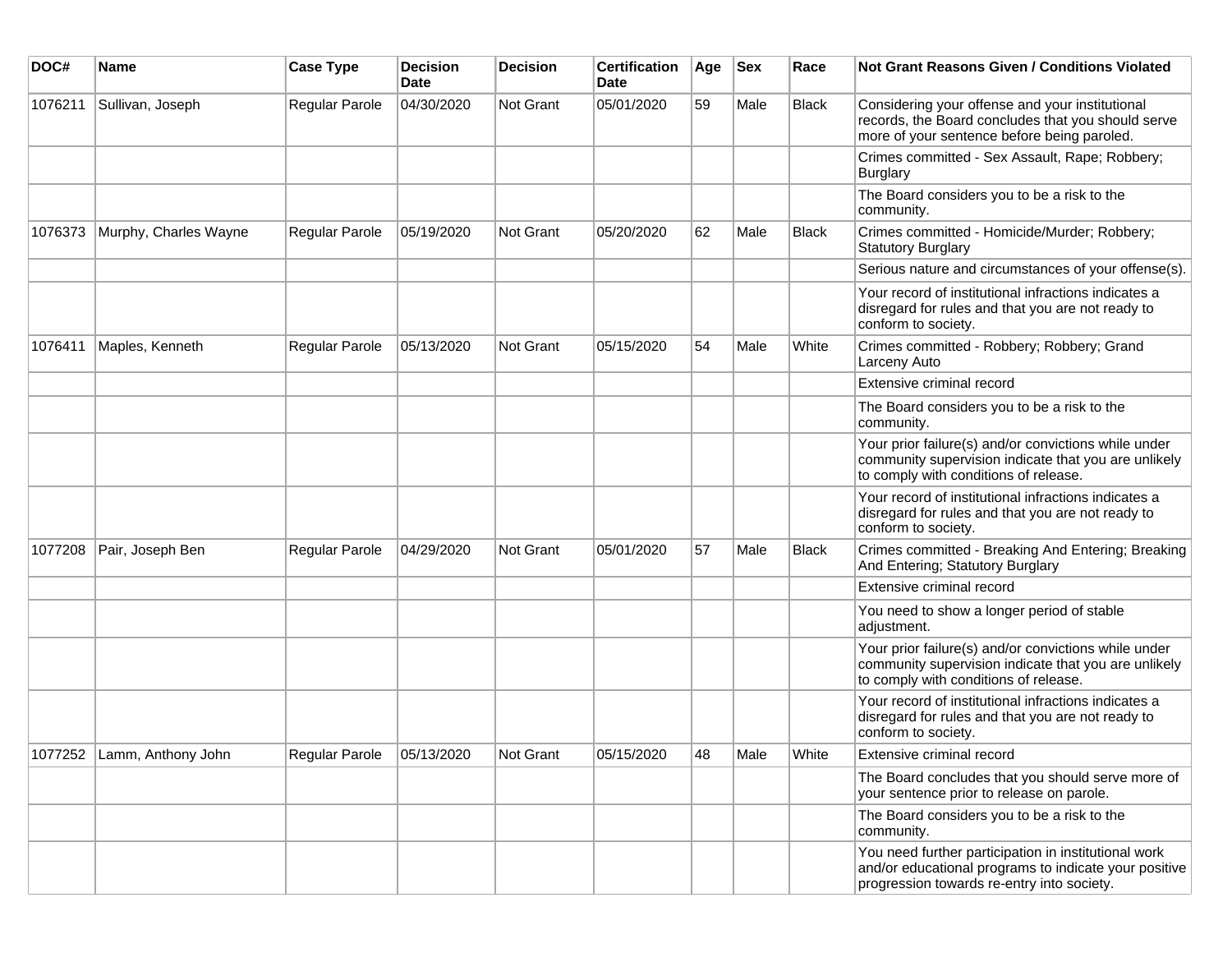| DOC#    | <b>Name</b>               | <b>Case Type</b> | <b>Decision</b><br><b>Date</b> | <b>Decision</b>  | <b>Certification</b><br><b>Date</b> | Age | <b>Sex</b>   | Race         | <b>Not Grant Reasons Given / Conditions Violated</b>                                                                                                  |
|---------|---------------------------|------------------|--------------------------------|------------------|-------------------------------------|-----|--------------|--------------|-------------------------------------------------------------------------------------------------------------------------------------------------------|
| 1077252 | Lamm, Anthony John        | Regular Parole   | 05/13/2020                     | <b>Not Grant</b> | 05/15/2020                          | 48  | Male         | White        | You need to show a longer period of stable<br>adjustment.                                                                                             |
|         |                           |                  |                                |                  |                                     |     |              |              | Your prior failure(s) and/or convictions while under<br>community supervision indicate that you are unlikely<br>to comply with conditions of release. |
| 1079381 | Marshall, Michaela        | Regular Parole   | 04/28/2020                     | Not Grant        | 05/01/2020                          | 60  | Female Black |              | Release at this time would diminish seriousness of<br>crime                                                                                           |
|         |                           |                  |                                |                  |                                     |     |              |              | Serious nature and circumstances of your offense(s).                                                                                                  |
|         |                           |                  |                                |                  |                                     |     |              |              | The Board concludes that you should serve more of<br>your sentence prior to release on parole.                                                        |
| 1080676 | Seale, Charles Franklin   | Regular Parole   | 05/07/2020                     | <b>Not Grant</b> | 05/08/2020                          | 65  | Male         | White        | Extensive criminal record                                                                                                                             |
|         |                           |                  |                                |                  |                                     |     |              |              | History of violence.                                                                                                                                  |
|         |                           |                  |                                |                  |                                     |     |              |              | The Board concludes that you should serve more of<br>your sentence prior to release on parole.                                                        |
|         |                           |                  |                                |                  |                                     |     |              |              | The Board considers you to be a risk to the<br>community.                                                                                             |
|         |                           |                  |                                |                  |                                     |     |              |              | Your prior failure(s) and/or convictions while under<br>community supervision indicate that you are unlikely<br>to comply with conditions of release. |
| 1081517 | Williams, Ace Hamilton    | Regular Parole   | 05/12/2020                     | Not Grant        | 05/14/2020                          | 60  | Male         | <b>Black</b> | Considering your offense and your institutional<br>records, the Board concludes that you should serve<br>more of your sentence before being paroled.  |
|         |                           |                  |                                |                  |                                     |     |              |              | Crimes committed - Homicide-Capital; Sex Assault,<br>Rape; Burglary                                                                                   |
|         |                           |                  |                                |                  |                                     |     |              |              | History of substance abuse.                                                                                                                           |
|         |                           |                  |                                |                  |                                     |     |              |              | Release at this time would diminish seriousness of<br>crime                                                                                           |
|         |                           |                  |                                |                  |                                     |     |              |              | Serious nature and circumstances of your offense(s).                                                                                                  |
|         |                           |                  |                                |                  |                                     |     |              |              | You need to show a longer period of stable<br>adjustment.                                                                                             |
| 1082205 | Shambaugh, Ralph Neil Jr. | Regular Parole   | 04/28/2020                     | Not Grant        | 05/01/2020                          | 59  | Male         | White        | Crimes committed - (Accessory Before the<br>Fact)Murder: 1st Degree; (Conspiracy)Murder: 1st<br>Degree; Parole Violation                              |
|         |                           |                  |                                |                  |                                     |     |              |              | Extensive criminal record                                                                                                                             |
|         |                           |                  |                                |                  |                                     |     |              |              | The Board concludes that you should serve more of<br>your sentence prior to release on parole.                                                        |
|         |                           |                  |                                |                  |                                     |     |              |              | Your prior failure(s) and/or convictions while under<br>community supervision indicate that you are unlikely<br>to comply with conditions of release. |
| 1086642 | Whitfield, Edward Lee     | Regular Parole   | 05/10/2020                     | <b>Not Grant</b> | 05/14/2020                          | 66  | Male         | Black        | Crimes committed - Rape: Intercourse W/ Victim <13<br>Yrs                                                                                             |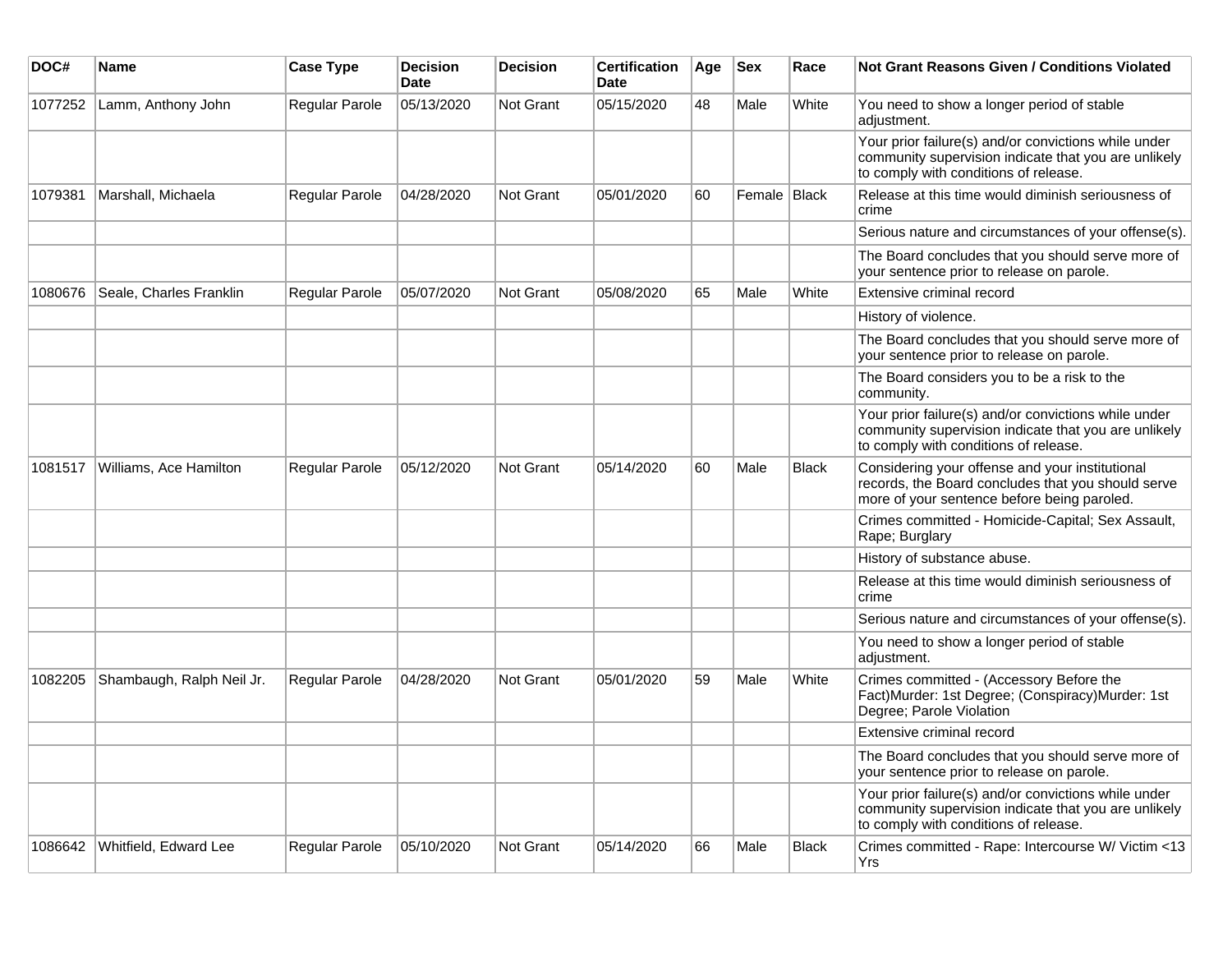| DOC#    | Name                     | <b>Case Type</b>      | <b>Decision</b><br><b>Date</b> | <b>Decision</b> | <b>Certification</b><br>Date | Age | <b>Sex</b>   | Race         | <b>Not Grant Reasons Given / Conditions Violated</b>                                                                                                  |
|---------|--------------------------|-----------------------|--------------------------------|-----------------|------------------------------|-----|--------------|--------------|-------------------------------------------------------------------------------------------------------------------------------------------------------|
| 1086642 | Whitfield, Edward Lee    | Regular Parole        | 05/10/2020                     | Not Grant       | 05/14/2020                   | 66  | Male         | <b>Black</b> | Serious nature and circumstances of your offense(s).                                                                                                  |
|         |                          |                       |                                |                 |                              |     |              |              | Your prior failure(s) and/or convictions while under<br>community supervision indicate that you are unlikely<br>to comply with conditions of release. |
| 1087053 | Favors, Anthony          | Regular Parole        | 05/25/2020                     | Not Grant       | 05/27/2020                   | 51  | Male         | <b>Black</b> | Crimes committed - Sex Assault, Rape; Robbery;<br><b>Statutory Burglary</b>                                                                           |
|         |                          |                       |                                |                 |                              |     |              |              | Serious nature and circumstances of your offense(s).                                                                                                  |
|         |                          |                       |                                |                 |                              |     |              |              | The Board concludes that you should serve more of<br>your sentence prior to release on parole.                                                        |
|         |                          |                       |                                |                 |                              |     |              |              | The Board considers you to be a risk to the<br>community.                                                                                             |
| 1090287 | Carmichael, David Leslie | Regular Parole        | 05/27/2020                     | Not Grant       | 05/27/2020                   | 55  | Male         | White        | Crimes committed - Homicide/Murder; Weapon<br>Offense                                                                                                 |
|         |                          |                       |                                |                 |                              |     |              |              | Release at this time would diminish seriousness of<br>crime                                                                                           |
|         |                          |                       |                                |                 |                              |     |              |              | Serious nature and circumstances of your offense(s).                                                                                                  |
|         |                          |                       |                                |                 |                              |     |              |              | The Board concludes that you should serve more of<br>your sentence prior to release on parole.                                                        |
| 1092362 | Charron, Tracy Lynn      | <b>Regular Parole</b> | 05/02/2020                     | Not Grant       | 05/07/2020                   | 48  | Female White |              | Considering your offense and your institutional<br>records, the Board concludes that you should serve<br>more of your sentence before being paroled.  |
|         |                          |                       |                                |                 |                              |     |              |              | Serious nature and circumstances of your offense(s).                                                                                                  |
|         |                          |                       |                                |                 |                              |     |              |              | The Board concludes that you should serve more of<br>your sentence prior to release on parole.                                                        |
| 1093430 | Foster, Patrick Herman   | Regular Parole        | 05/19/2020                     | Not Grant       | 05/20/2020                   | 68  | Male         | <b>Black</b> | Crimes committed - Homicide-Capital; Homicide-<br>Capital                                                                                             |
|         |                          |                       |                                |                 |                              |     |              |              | History of violence.                                                                                                                                  |
|         |                          |                       |                                |                 |                              |     |              |              | Serious nature and circumstances of your offense(s).                                                                                                  |
| 1096074 | Whiting, Roger Darnell   | Regular Parole        | 05/12/2020                     | Not Grant       | 05/15/2020                   | 59  | Male         | Black        | Crimes committed - Forcible Sodomy; Malicious<br>Wounding; Assault And Battery                                                                        |
|         |                          |                       |                                |                 |                              |     |              |              | History of violence.                                                                                                                                  |
|         |                          |                       |                                |                 |                              |     |              |              | Serious nature and circumstances of your offense(s).                                                                                                  |
|         |                          |                       |                                |                 |                              |     |              |              | The Board concludes that you should serve more of<br>your sentence prior to release on parole.                                                        |
|         |                          |                       |                                |                 |                              |     |              |              | Your record of institutional infractions indicates a<br>disregard for rules and that you are not ready to<br>conform to society.                      |
| 1096455 | Winslow, Antonio Douglas | Regular Parole        | 05/04/2020                     | Not Grant       | 05/07/2020                   | 56  | Male         | <b>Black</b> | Crimes committed - Homicide-1st Degree; Robbery;<br>Robbery                                                                                           |
|         |                          |                       |                                |                 |                              |     |              |              | Extensive criminal record                                                                                                                             |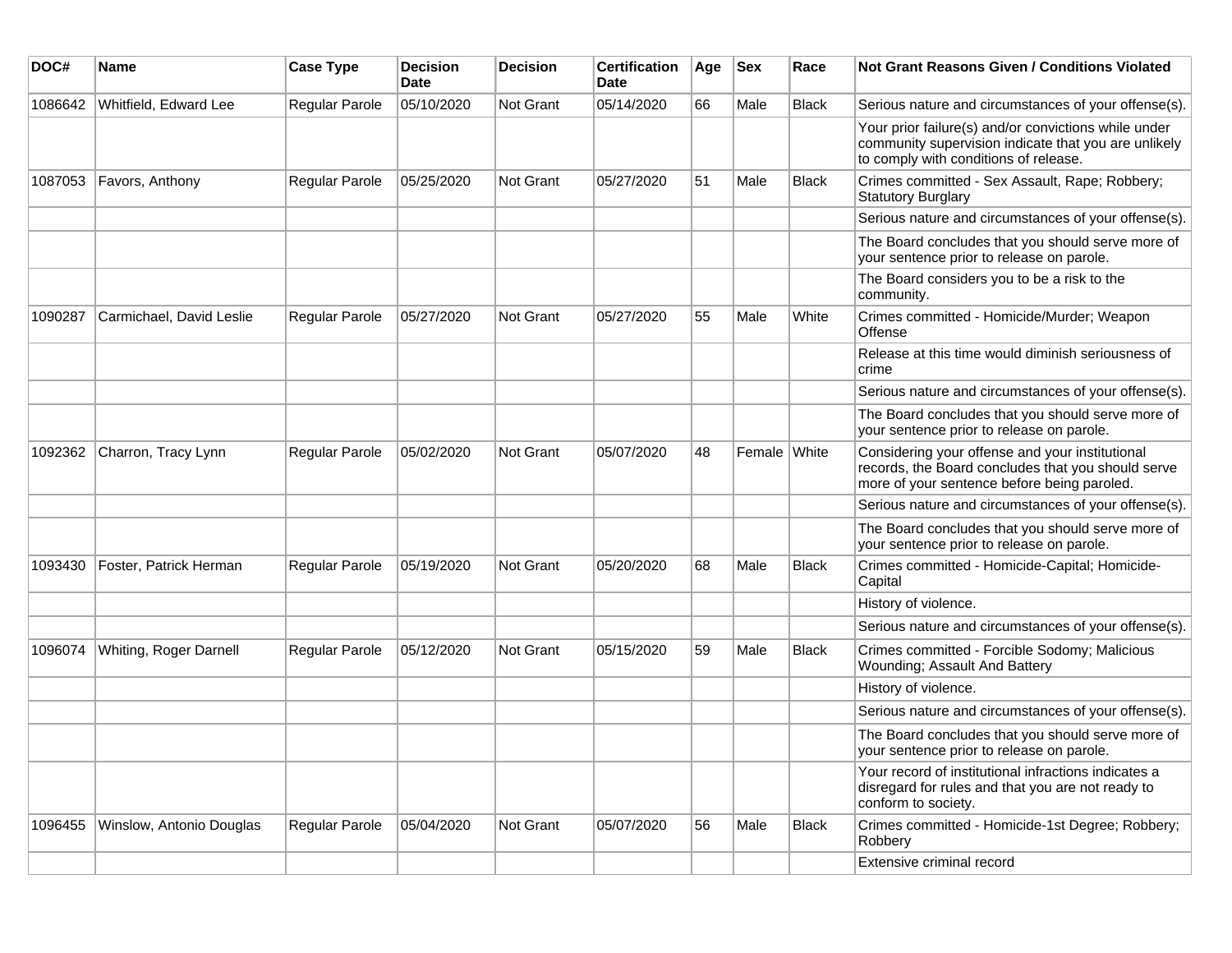| DOC#    | <b>Name</b>              | <b>Case Type</b>      | <b>Decision</b><br><b>Date</b> | <b>Decision</b>  | <b>Certification</b><br>Date | Age | <b>Sex</b> | Race                            | Not Grant Reasons Given / Conditions Violated                                                                                                               |
|---------|--------------------------|-----------------------|--------------------------------|------------------|------------------------------|-----|------------|---------------------------------|-------------------------------------------------------------------------------------------------------------------------------------------------------------|
| 1096455 | Winslow, Antonio Douglas | Regular Parole        | 05/04/2020                     | <b>Not Grant</b> | 05/07/2020                   | 56  | Male       | <b>Black</b>                    | The Board concludes that you should serve more of<br>your sentence prior to release on parole.                                                              |
|         |                          |                       |                                |                  |                              |     |            |                                 | Your prior failure(s) and/or convictions while under<br>community supervision indicate that you are unlikely<br>to comply with conditions of release.       |
| 1098070 | Nguyen, Tuan             | Regular Parole        | 05/25/2020                     | Not Grant        | 05/27/2020                   | 54  | Male       | Asian or<br>Pacific<br>Islander | Crimes committed - Kidnap/Abduct; Kidnap/Abduct;<br>Kidnap/Abduct                                                                                           |
|         |                          |                       |                                |                  |                              |     |            |                                 | Extensive criminal record                                                                                                                                   |
|         |                          |                       |                                |                  |                              |     |            |                                 | Serious nature and circumstances of your offense(s).                                                                                                        |
|         |                          |                       |                                |                  |                              |     |            |                                 | The Board concludes that you should serve more of<br>your sentence prior to release on parole.                                                              |
| 1100556 | Scruggs, Steward R       | <b>Regular Parole</b> | 05/05/2020                     | <b>Not Grant</b> | 05/07/2020                   | 50  | Male       | <b>Black</b>                    | No Interest in Parole                                                                                                                                       |
| 1101378 | Rucker, Andre Antonio    | Regular Parole        | 05/20/2020                     | <b>Not Grant</b> | 05/21/2020                   | 55  | Male       | <b>Black</b>                    | Considering your offense and your institutional<br>records, the Board concludes that you should serve<br>more of your sentence before being paroled.        |
|         |                          |                       |                                |                  |                              |     |            |                                 | Crimes committed - Kidnap/Abduct; Sex Assault,<br>Rape; Sex Asslt-Carnal Abuse                                                                              |
|         |                          |                       |                                |                  |                              |     |            |                                 | Release at this time would diminish seriousness of<br>crime                                                                                                 |
| 1103919 | Sowers, Wesley Ray       | Geriatric             | 05/18/2020                     | <b>Not Grant</b> | 05/20/2020                   | 66  | Male       | White                           | Crimes committed - Homicide-1st Degree; Breaking<br>And Entering, Armed; Firing Into Dwelling Or Buildi                                                     |
|         |                          |                       |                                |                  |                              |     |            |                                 | Release at this time would diminish seriousness of<br>crime                                                                                                 |
|         |                          |                       |                                |                  |                              |     |            |                                 | Serious nature and circumstances of your offense(s).                                                                                                        |
|         |                          |                       |                                |                  |                              |     |            |                                 | The Board concludes that you should serve more of<br>your sentence prior to release on parole.                                                              |
| 1105842 | Holland, Jack Burgwyn    | Regular Parole        | 05/27/2020                     | <b>Not Grant</b> | 05/29/2020                   | 63  | Male       | White                           | Crimes committed - Robbery; Larc-Grand; Parole<br>Violation                                                                                                 |
|         |                          |                       |                                |                  |                              |     |            |                                 | Extensive criminal record                                                                                                                                   |
|         |                          |                       |                                |                  |                              |     |            |                                 | Other                                                                                                                                                       |
|         |                          |                       |                                |                  |                              |     |            |                                 | You need further participation in institutional work<br>and/or educational programs to indicate your positive<br>progression towards re-entry into society. |
|         |                          |                       |                                |                  |                              |     |            |                                 | Your prior failure(s) and/or convictions while under<br>community supervision indicate that you are unlikely<br>to comply with conditions of release.       |
| 1106835 | Carr, Jeremiah           | Regular Parole        | 05/05/2020                     | <b>Not Grant</b> | 05/07/2020                   | 61  | Male       | <b>Black</b>                    | Crimes committed - Homicide/Murder; Abduct-No<br>Ransom Or Asslt; Sex Assault, Rape                                                                         |
|         |                          |                       |                                |                  |                              |     |            |                                 | Extensive criminal record                                                                                                                                   |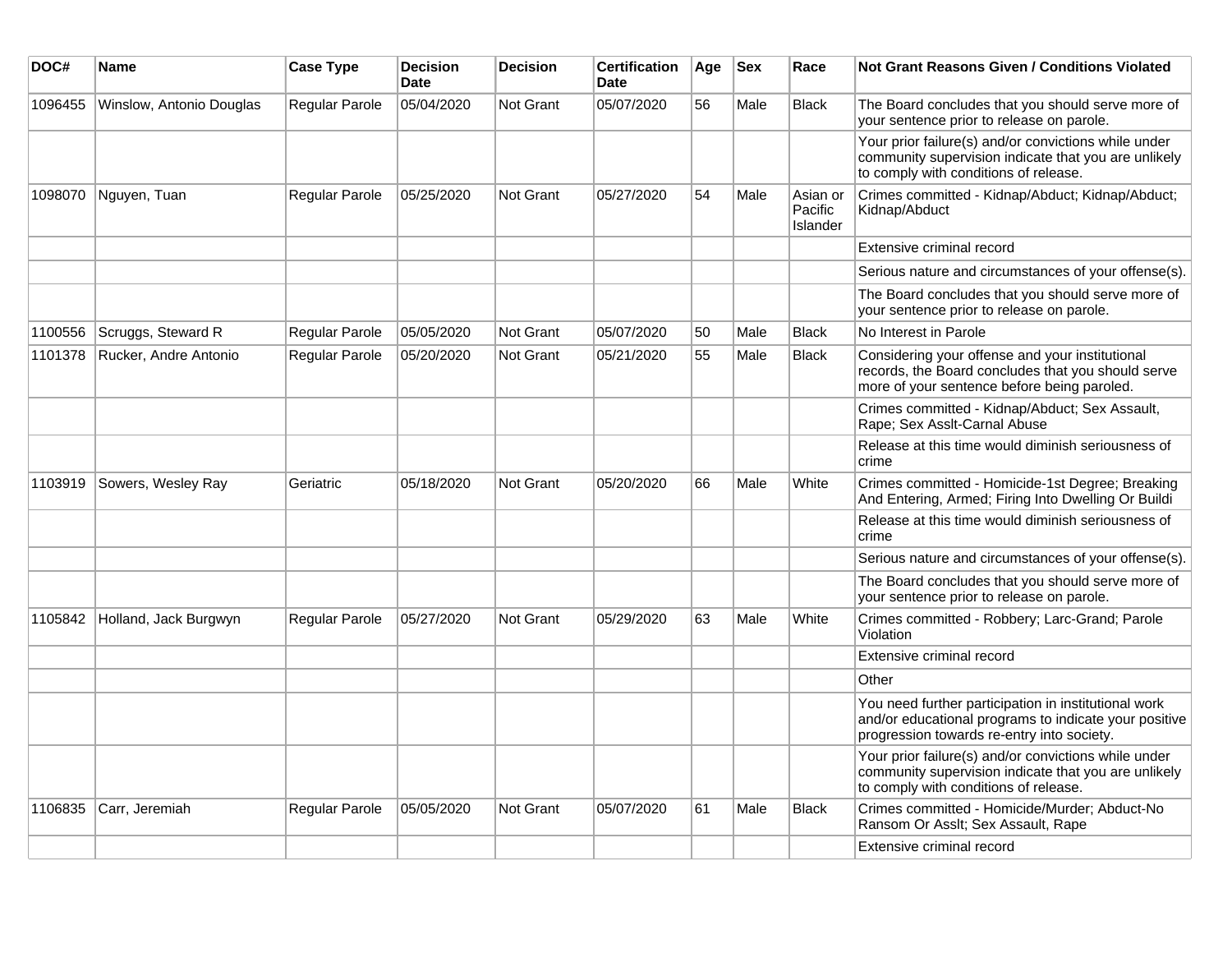| DOC#    | Name                       | <b>Case Type</b>      | <b>Decision</b><br><b>Date</b> | <b>Decision</b> | <b>Certification</b><br>Date | Age | <b>Sex</b> | Race         | Not Grant Reasons Given / Conditions Violated                                                                                                               |
|---------|----------------------------|-----------------------|--------------------------------|-----------------|------------------------------|-----|------------|--------------|-------------------------------------------------------------------------------------------------------------------------------------------------------------|
| 1106835 | Carr, Jeremiah             | Regular Parole        | 05/05/2020                     | Not Grant       | 05/07/2020                   | 61  | Male       | <b>Black</b> | Release at this time would diminish seriousness of<br>crime                                                                                                 |
| 1106898 | Manspeaker, Steven Frank   | Regular Parole        | 05/27/2020                     | Not Grant       | 05/29/2020                   | 63  | Male       | White        | Crimes committed - Robbery; Robbery; Burglary                                                                                                               |
|         |                            |                       |                                |                 |                              |     |            |              | Extensive criminal record                                                                                                                                   |
|         |                            |                       |                                |                 |                              |     |            |              | Other                                                                                                                                                       |
|         |                            |                       |                                |                 |                              |     |            |              | Your prior failure(s) and/or convictions while under<br>community supervision indicate that you are unlikely<br>to comply with conditions of release.       |
| 1107952 | Watson, Bennie Jr.         | <b>Regular Parole</b> | 05/27/2020                     | Not Grant       | 05/29/2020                   | 68  | Male       | <b>Black</b> | Crimes committed - Homicide-1st Degree; Statutory<br><b>Burglary</b>                                                                                        |
|         |                            |                       |                                |                 |                              |     |            |              | Extensive criminal record                                                                                                                                   |
|         |                            |                       |                                |                 |                              |     |            |              | The Board concludes that you should serve more of<br>your sentence prior to release on parole.                                                              |
|         |                            |                       |                                |                 |                              |     |            |              | Your prior failure(s) and/or convictions while under<br>community supervision indicate that you are unlikely<br>to comply with conditions of release.       |
| 1111503 | Jennings, Thomas E         | Regular Parole        | 04/30/2020                     | Not Grant       | 05/01/2020                   | 52  | Male       | <b>Black</b> | Extensive criminal record                                                                                                                                   |
|         |                            |                       |                                |                 |                              |     |            |              | You need further participation in institutional work<br>and/or educational programs to indicate your positive<br>progression towards re-entry into society. |
|         |                            |                       |                                |                 |                              |     |            |              | You need to show a longer period of stable<br>adjustment.                                                                                                   |
|         |                            |                       |                                |                 |                              |     |            |              | Your prior failure(s) and/or convictions while under<br>community supervision indicate that you are unlikely<br>to comply with conditions of release.       |
| 1115052 | Hamilton, Cecil Ronald Jr. | Geriatric             | 05/08/2020                     | Not Grant       | 05/08/2020                   | 60  | Male       | White        | No Interest in Parole                                                                                                                                       |
| 1115264 | Self, Ricky Lee            | Regular Parole        | 04/30/2020                     | Not Grant       | 05/01/2020                   | 59  | Male       | White        | Crimes committed - Homicide-1st Degree; Weapon<br>Offense                                                                                                   |
|         |                            |                       |                                |                 |                              |     |            |              | Serious nature and circumstances of your offense(s).                                                                                                        |
|         |                            |                       |                                |                 |                              |     |            |              | The Board concludes that you should serve more of<br>your sentence prior to release on parole.                                                              |
| 1116076 | Jackson, Elton Manning     | Geriatric             | 04/30/2020                     | Not Grant       | 05/01/2020                   | 65  | Male       | <b>Black</b> | Crimes committed - Homicide-1st Degree                                                                                                                      |
|         |                            |                       |                                |                 |                              |     |            |              | Release at this time would diminish seriousness of<br>crime                                                                                                 |
|         |                            |                       |                                |                 |                              |     |            |              | Serious nature and circumstances of your offense(s).                                                                                                        |
| 1117429 | Wood, Glenn Gregory Jr.    | Regular Parole        | 05/09/2020                     | Not Grant       | 05/11/2020                   | 53  | Male       | White        | Crimes committed - Sex Assault, Rape; Forcible<br>Sodomy; Strangulation: Results In Wounding/Bodily<br>Injury                                               |
|         |                            |                       |                                |                 |                              |     |            |              | Release at this time would diminish seriousness of<br>crime                                                                                                 |
|         |                            |                       |                                |                 |                              |     |            |              | Serious nature and circumstances of your offense(s).                                                                                                        |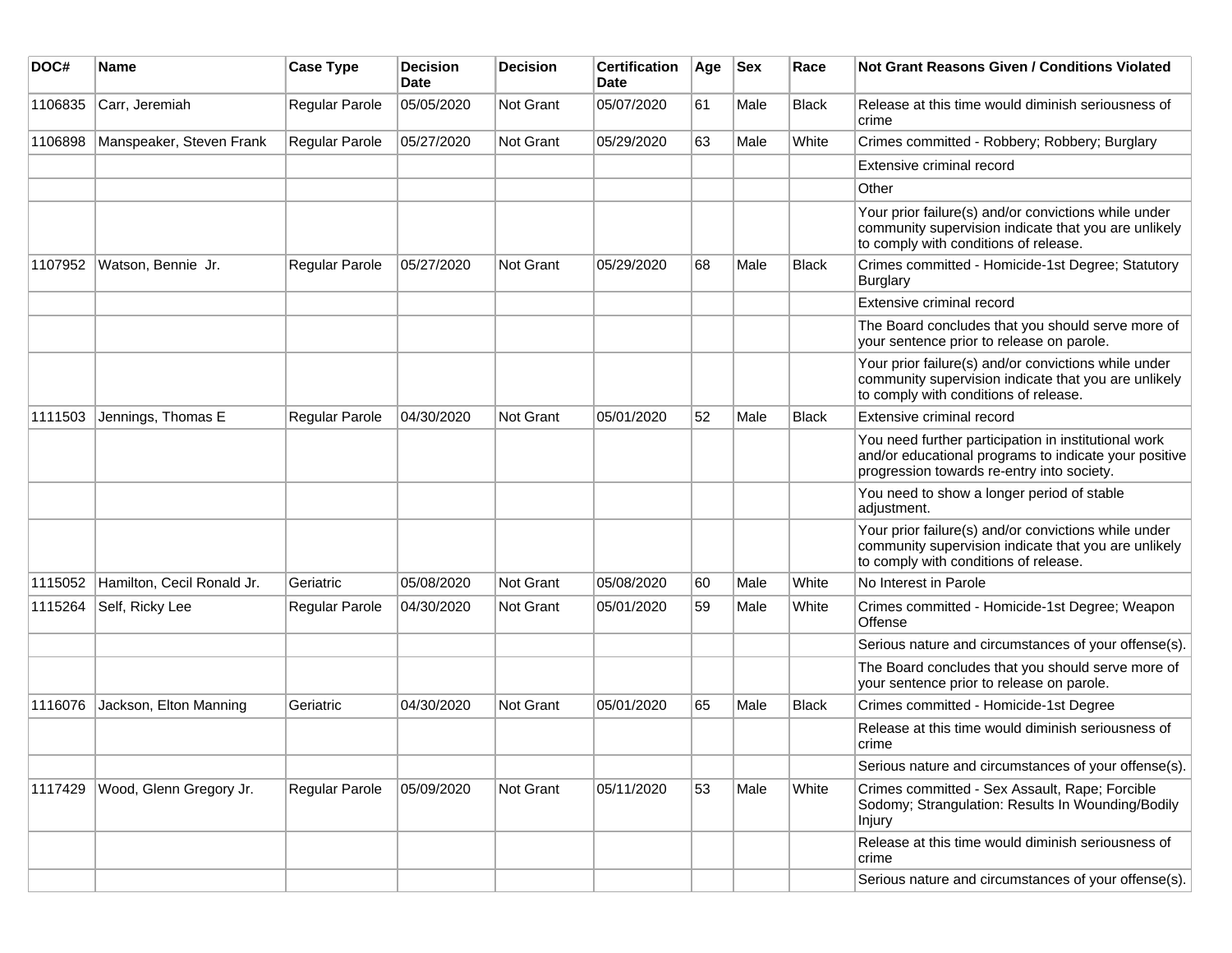| DOC#    | Name                    | <b>Case Type</b>      | <b>Decision</b><br><b>Date</b> | <b>Decision</b>  | <b>Certification</b><br><b>Date</b> | Age | <b>Sex</b> | Race         | <b>Not Grant Reasons Given / Conditions Violated</b>                                                                                                  |
|---------|-------------------------|-----------------------|--------------------------------|------------------|-------------------------------------|-----|------------|--------------|-------------------------------------------------------------------------------------------------------------------------------------------------------|
| 1117429 | Wood, Glenn Gregory Jr. | <b>Regular Parole</b> | 05/09/2020                     | Not Grant        | 05/11/2020                          | 53  | Male       | White        | The Board concludes that you should serve more of<br>your sentence prior to release on parole.                                                        |
|         |                         |                       |                                |                  |                                     |     |            |              | Your prior failure(s) and/or convictions while under<br>community supervision indicate that you are unlikely<br>to comply with conditions of release. |
| 1117639 | Butler, Timothy Paul    | Geriatric             | 05/12/2020                     | <b>Not Grant</b> | 05/14/2020                          | 63  | Male       | White        | History of violence.                                                                                                                                  |
|         |                         |                       |                                |                  |                                     |     |            |              | Release at this time would diminish seriousness of<br>crime                                                                                           |
|         |                         |                       |                                |                  |                                     |     |            |              | Serious nature and circumstances of your offense(s).                                                                                                  |
| 1117658 | Anderson, Corey         | Regular Parole        | 05/18/2020                     | Not Grant        | 05/20/2020                          | 50  | Male       | <b>Black</b> | Considering your offense and your institutional<br>records, the Board concludes that you should serve<br>more of your sentence before being paroled.  |
|         |                         |                       |                                |                  |                                     |     |            |              | Extensive criminal record                                                                                                                             |
|         |                         |                       |                                |                  |                                     |     |            |              | The Board concludes that you should serve more of<br>your sentence prior to release on parole.                                                        |
|         |                         |                       |                                |                  |                                     |     |            |              | You need to show a longer period of stable<br>adjustment.                                                                                             |
| 1120121 | Atkins, Percell         | Regular Parole        | 05/08/2020                     | <b>Not Grant</b> | 05/08/2020                          | 65  | Male       | <b>Black</b> | Crimes committed - Homicide-1st Degree; Breaking<br>And Entering; Breaking And Entering                                                               |
|         |                         |                       |                                |                  |                                     |     |            |              | History of violence.                                                                                                                                  |
|         |                         |                       |                                |                  |                                     |     |            |              | Serious nature and circumstances of your offense(s).                                                                                                  |
| 1120372 | Ogrady, John Joseph     | Regular Parole        | 04/29/2020                     | <b>Not Grant</b> | 05/01/2020                          | 72  | Male       | White        | Crimes committed - Kidnap/Abduct; Kidnap/Abduct;<br>Sex Assault, Rape                                                                                 |
|         |                         |                       |                                |                  |                                     |     |            |              | Extensive criminal record                                                                                                                             |
|         |                         |                       |                                |                  |                                     |     |            |              | Other                                                                                                                                                 |
|         |                         |                       |                                |                  |                                     |     |            |              | Serious nature and circumstances of your offense(s).                                                                                                  |
|         |                         |                       |                                |                  |                                     |     |            |              | You need to show a longer period of stable<br>adjustment.                                                                                             |
| 1120964 | Collins, Richard Shane  | Regular Parole        | 05/12/2020                     | Not Grant        | 05/15/2020                          | 49  | Male       | White        | Conviction of a new crime while incarcerated                                                                                                          |
|         |                         |                       |                                |                  |                                     |     |            |              | Crimes committed - Homicide-Attempted;<br>Kidnap/Abduct; Forcible Sodomy                                                                              |
|         |                         |                       |                                |                  |                                     |     |            |              | Poor institutional adjustment (for example,<br>motivation/attitude, unfavorable reports, lack of<br>program involvement, etc.)                        |
|         |                         |                       |                                |                  |                                     |     |            |              | Serious nature and circumstances of your offense(s).                                                                                                  |
|         |                         |                       |                                |                  |                                     |     |            |              | The Board concludes that you should serve more of<br>your sentence prior to release on parole.                                                        |
| 1122177 | Nesbitt, Ricky          | <b>Regular Parole</b> | 05/18/2020                     | Not Grant        | 05/20/2020                          | 59  | Male       | <b>Black</b> | Crimes committed - Homicide-1st Degree;<br>Kidnap/Abduct; Robbery                                                                                     |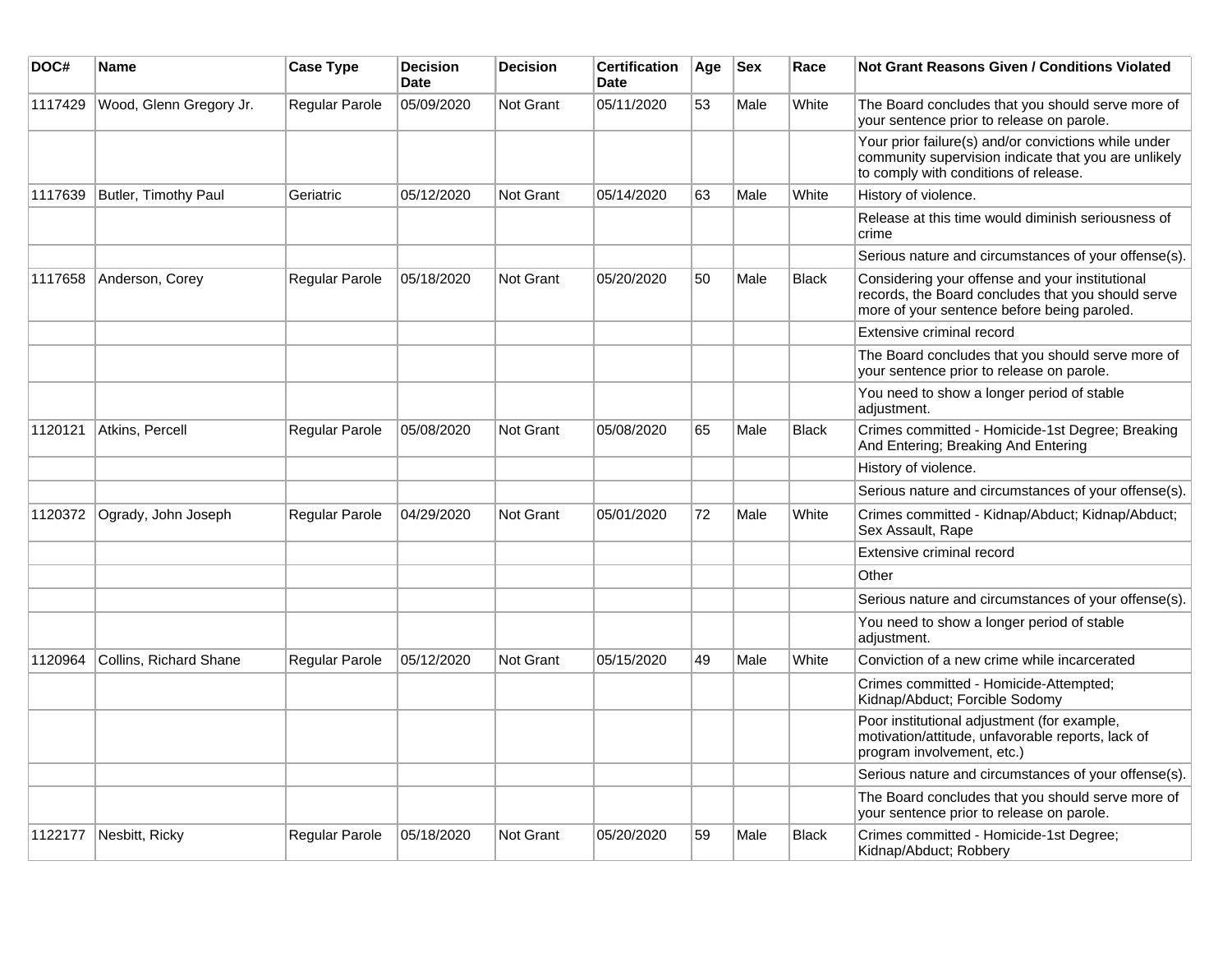| DOC#    | Name                     | <b>Case Type</b>    | <b>Decision</b><br><b>Date</b> | <b>Decision</b>  | <b>Certification</b><br><b>Date</b> | Age | <b>Sex</b>   | Race         | Not Grant Reasons Given / Conditions Violated                                                                                                         |
|---------|--------------------------|---------------------|--------------------------------|------------------|-------------------------------------|-----|--------------|--------------|-------------------------------------------------------------------------------------------------------------------------------------------------------|
| 1122177 | Nesbitt, Ricky           | Regular Parole      | 05/18/2020                     | Not Grant        | 05/20/2020                          | 59  | Male         | <b>Black</b> | Your prior failure(s) and/or convictions while under<br>community supervision indicate that you are unlikely<br>to comply with conditions of release. |
| 1124912 | Canady, Randy Leon       | Regular Parole      | 05/05/2020                     | Not Grant        | 05/07/2020                          | 53  | Male         | <b>Black</b> | No Interest in Parole                                                                                                                                 |
| 1126686 | Smith, Leon P            | <b>Board Review</b> | 05/17/2020                     | Not Grant        | 05/20/2020                          | 50  | Male         | Black        | Crimes committed - Homicide-1st Degree; Abduct-<br>No Ransom Or Asslt; Aggravated Sexual Battery                                                      |
|         |                          |                     |                                |                  |                                     |     |              |              | Release at this time would diminish seriousness of<br>crime                                                                                           |
|         |                          |                     |                                |                  |                                     |     |              |              | Serious nature and circumstances of your offense(s).                                                                                                  |
|         |                          |                     |                                |                  |                                     |     |              |              | The Board concludes that you should serve more of<br>your sentence prior to release on parole.                                                        |
| 1127962 | Ward, Mark Allen         | Regular Parole      | 04/30/2020                     | <b>Not Grant</b> | 05/01/2020                          | 52  | Male         | White        | Crimes committed - Homicide/Murder; Robbery;<br><b>Breaking And Entering</b>                                                                          |
|         |                          |                     |                                |                  |                                     |     |              |              | Extensive criminal record                                                                                                                             |
|         |                          |                     |                                |                  |                                     |     |              |              | Release at this time would diminish seriousness of<br>crime                                                                                           |
|         |                          |                     |                                |                  |                                     |     |              |              | Serious nature and circumstances of your offense(s).                                                                                                  |
| 1130873 | Johnson, Mary Elizabet   | Regular Parole      | 04/29/2020                     | Not Grant        | 05/01/2020                          | 52  | Female Black |              | Crimes committed - Homicide - Child Under Age 8;<br>Homicide-Attempted                                                                                |
|         |                          |                     |                                |                  |                                     |     |              |              | Release at this time would diminish seriousness of<br>crime                                                                                           |
|         |                          |                     |                                |                  |                                     |     |              |              | Serious nature and circumstances of your offense(s).                                                                                                  |
| 1132196 | Drumgold, Robert Jr.     | Regular Parole      | 04/30/2020                     | Not Grant        | 05/01/2020                          | 53  | Male         | <b>Black</b> | Considering your offense and your institutional<br>records, the Board concludes that you should serve<br>more of your sentence before being paroled.  |
|         |                          |                     |                                |                  |                                     |     |              |              | Crimes committed - Homicide-2Nd-Degree;<br>Homicide-2Nd-Degree; Use Of Firearm In Felony                                                              |
|         |                          |                     |                                |                  |                                     |     |              |              | Release at this time would diminish seriousness of<br>crime                                                                                           |
|         |                          |                     |                                |                  |                                     |     |              |              | Serious nature and circumstances of your offense(s).                                                                                                  |
| 1133892 | Mathisen, Arthur Anthony | Regular Parole      | 05/20/2020                     | <b>Not Grant</b> | 05/27/2020                          | 63  | Male         | White        | No Interest in Parole                                                                                                                                 |
| 1135073 | Ross, Brian Scott        | Regular Parole      | 05/27/2020                     | Not Grant        | 05/29/2020                          | 50  | Male         | White        | Release at this time would diminish seriousness of<br>crime                                                                                           |
|         |                          |                     |                                |                  |                                     |     |              |              | Serious nature and circumstances of your offense(s).                                                                                                  |
|         |                          |                     |                                |                  |                                     |     |              |              | The Board concludes that you should serve more of<br>your sentence prior to release on parole.                                                        |
| 1135545 | Miller, Richard Andrew   | Regular Parole      | 05/21/2020                     | <b>Not Grant</b> | 05/27/2020                          | 65  | Male         | White        | Crimes committed - Homicide/Murder;<br>Homicide/Murder; Assault                                                                                       |
|         |                          |                     |                                |                  |                                     |     |              |              | Serious nature and circumstances of your offense(s).                                                                                                  |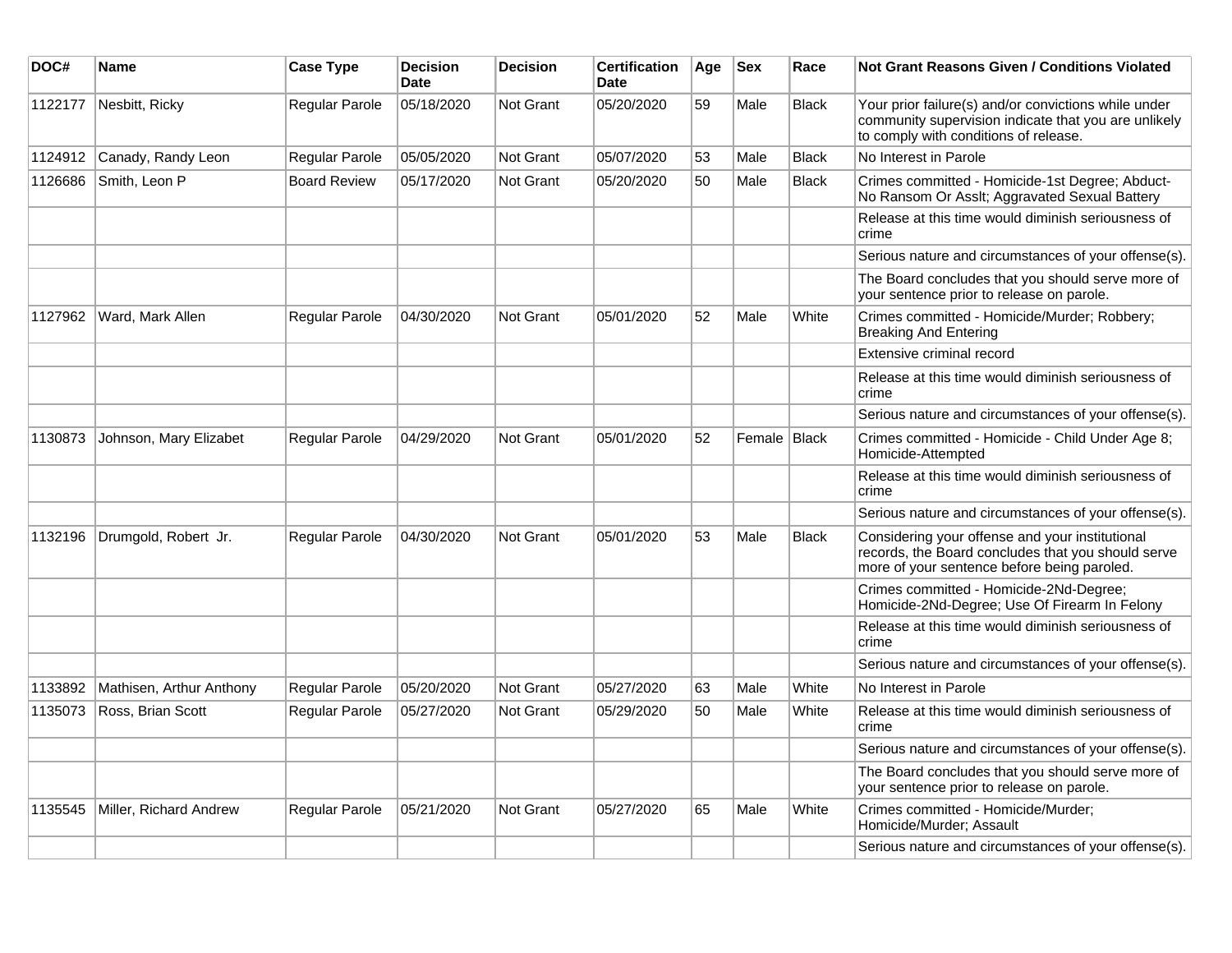| DOC#    | Name                    | <b>Case Type</b>    | <b>Decision</b><br><b>Date</b> | <b>Decision</b> | <b>Certification</b><br>Date | Age | <b>Sex</b> | Race         | Not Grant Reasons Given / Conditions Violated                                                                                                         |
|---------|-------------------------|---------------------|--------------------------------|-----------------|------------------------------|-----|------------|--------------|-------------------------------------------------------------------------------------------------------------------------------------------------------|
| 1135545 | Miller, Richard Andrew  | Regular Parole      | 05/21/2020                     | Not Grant       | 05/27/2020                   | 65  | Male       | White        | The Board concludes that you should serve more of<br>your sentence prior to release on parole.                                                        |
| 1139313 | Pritchard, Larry Donald | Geriatric           | 05/13/2020                     | Not Grant       | 05/15/2020                   | 64  | Male       | <b>Black</b> | Crimes committed - Homicide/Murder; Arson                                                                                                             |
|         |                         |                     |                                |                 |                              |     |            |              | Release at this time would diminish seriousness of<br>crime                                                                                           |
|         |                         |                     |                                |                 |                              |     |            |              | The Board concludes that you should serve more of<br>your sentence prior to release on parole.                                                        |
| 1140604 | Dickens, Van Morrison   | <b>Board Review</b> | 05/26/2020                     | Not Grant       | 05/27/2020                   | 47  | Male       | <b>Black</b> | Crimes committed - Homicide-Capital; Robbery;<br>Larc-Grand                                                                                           |
|         |                         |                     |                                |                 |                              |     |            |              | Serious nature and circumstances of your offense(s).                                                                                                  |
|         |                         |                     |                                |                 |                              |     |            |              | The Board concludes that you should serve more of<br>your sentence prior to release on parole.                                                        |
| 1146929 | Stitt, Reginald Clinton | <b>Board Review</b> | 05/21/2020                     | Not Grant       | 05/27/2020                   | 59  | Male       | <b>Black</b> | Crimes committed - Homicide-1st Degree; Homicide-<br>2Nd-Degree; Weapon Offense                                                                       |
|         |                         |                     |                                |                 |                              |     |            |              | The Board concludes that you should serve more of<br>your sentence prior to release on parole.                                                        |
|         |                         |                     |                                |                 |                              |     |            |              | You need to show a longer period of stable<br>adjustment.                                                                                             |
|         |                         |                     |                                |                 |                              |     |            |              | Your prior failure(s) and/or convictions while under<br>community supervision indicate that you are unlikely<br>to comply with conditions of release. |
| 1149383 | Barnes, Douglas Eugene  | Geriatric           | 05/26/2020                     | Not Grant       | 05/27/2020                   | 62  | Male       | White        | Extensive criminal record                                                                                                                             |
|         |                         |                     |                                |                 |                              |     |            |              | The Board concludes that you should serve more of<br>your sentence prior to release on parole.                                                        |
|         |                         |                     |                                |                 |                              |     |            |              | Your prior failure(s) and/or convictions while under<br>community supervision indicate that you are unlikely<br>to comply with conditions of release. |
| 1149405 | Ridings, James Nelson   | Geriatric           | 05/27/2020                     | Not Grant       | 05/29/2020                   | 61  | Male       | White        | Crimes committed - Homicide-1st Degree                                                                                                                |
|         |                         |                     |                                |                 |                              |     |            |              | Serious nature and circumstances of your offense(s).                                                                                                  |
|         |                         |                     |                                |                 |                              |     |            |              | The Board concludes that you should serve more of<br>your sentence prior to release on parole.                                                        |
| 1150763 | Eubanks, Robert         | Regular Parole      | 05/25/2020                     | Not Grant       | 05/27/2020                   | 46  | Male       | White        | The Board concludes that you should serve more of<br>your sentence prior to release on parole.                                                        |
| 1152135 | Lambert, John T         | Regular Parole      | 05/19/2020                     | Not Grant       | 05/20/2020                   | 63  | Male       | <b>Black</b> | Crimes committed - Homicide-Attempted; Robbery;<br>Burglary                                                                                           |
|         |                         |                     |                                |                 |                              |     |            |              | Serious nature and circumstances of your offense(s).                                                                                                  |
|         |                         |                     |                                |                 |                              |     |            |              | The Board concludes that you should serve more of<br>your sentence prior to release on parole.                                                        |
| 1153117 | Napier, Walter R Jr.    | Regular Parole      | 05/14/2020                     | Not Grant       | 05/15/2020                   | 51  | Male       | White        | Crimes committed - Kidnap/Abduct; Sex Assault,<br>Rape; Aggravated Sexual Battery                                                                     |
|         |                         |                     |                                |                 |                              |     |            |              | Extensive criminal record                                                                                                                             |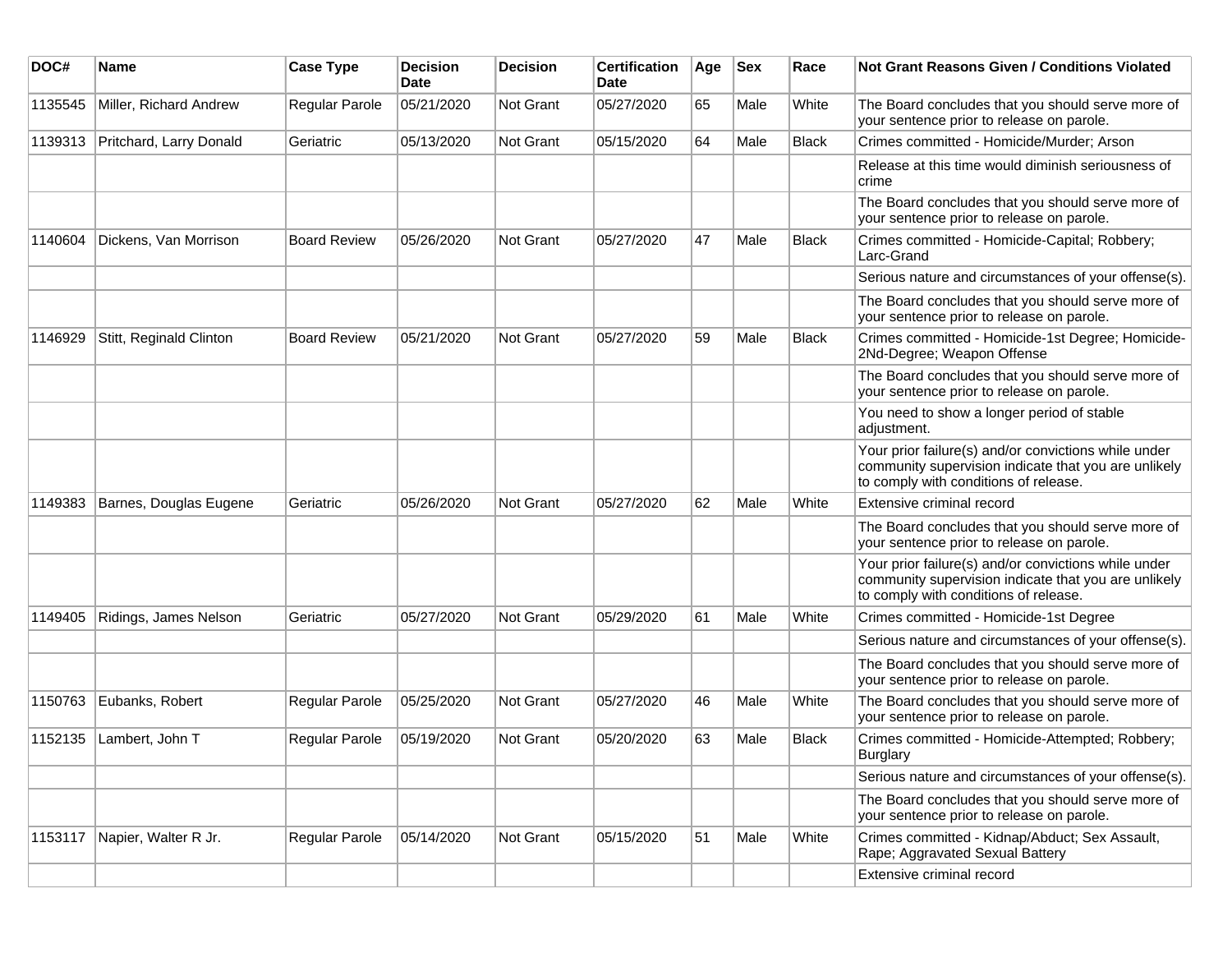| DOC#    | <b>Name</b>                      | <b>Case Type</b> | <b>Decision</b><br><b>Date</b> | <b>Decision</b> | <b>Certification</b><br>Date | Age | <b>Sex</b> | Race         | <b>Not Grant Reasons Given / Conditions Violated</b>                                                                                                  |
|---------|----------------------------------|------------------|--------------------------------|-----------------|------------------------------|-----|------------|--------------|-------------------------------------------------------------------------------------------------------------------------------------------------------|
| 1153117 | Napier, Walter R Jr.             | Regular Parole   | 05/14/2020                     | Not Grant       | 05/15/2020                   | 51  | Male       | White        | History of violence.                                                                                                                                  |
|         |                                  |                  |                                |                 |                              |     |            |              | Release at this time would diminish seriousness of<br>crime                                                                                           |
|         |                                  |                  |                                |                 |                              |     |            |              | The Board concludes that you should serve more of<br>your sentence prior to release on parole.                                                        |
| 1157303 | Darden, Charles Marion           | Regular Parole   | 05/14/2020                     | Not Grant       | 05/18/2020                   | 60  | Male       | White        | Crimes committed - Penetrate W/Inanimate Object;<br>Forcible Sodomy; Obscene Material-Mfr                                                             |
|         |                                  |                  |                                |                 |                              |     |            |              | Release at this time would diminish seriousness of<br>crime                                                                                           |
|         |                                  |                  |                                |                 |                              |     |            |              | Serious nature and circumstances of your offense(s).                                                                                                  |
|         |                                  |                  |                                |                 |                              |     |            |              | Your prior failure(s) and/or convictions while under<br>community supervision indicate that you are unlikely<br>to comply with conditions of release. |
| 1158888 | Bagby, Richard Lee               | Geriatric        | 05/21/2020                     | Not Grant       | 05/27/2020                   | 63  | Male       | <b>Black</b> | Crimes committed - Kidnap/Abduct; Aggravated<br>Sexual Battery; Statutory Burglary                                                                    |
|         |                                  |                  |                                |                 |                              |     |            |              | Extensive criminal record                                                                                                                             |
|         |                                  |                  |                                |                 |                              |     |            |              | Serious nature and circumstances of your offense(s).                                                                                                  |
|         |                                  |                  |                                |                 |                              |     |            |              | The Board considers you to be a risk to the<br>community.                                                                                             |
| 1159991 | Brown, Sherman                   | Regular Parole   | 05/11/2020                     | Not Grant       | 05/11/2020                   | 72  | Male       | <b>Black</b> | No Interest in Parole                                                                                                                                 |
| 1161615 | Schenkleberger, Gordon<br>Robert | Regular Parole   | 05/08/2020                     | Not Grant       | 05/11/2020                   | 57  | Male       | White        | Considering your offense and your institutional<br>records, the Board concludes that you should serve<br>more of your sentence before being paroled.  |
|         |                                  |                  |                                |                 |                              |     |            |              | Crimes committed - Statutory Burglary; Statutory<br>Burglary; Statutory Burglary                                                                      |
|         |                                  |                  |                                |                 |                              |     |            |              | Extensive criminal record                                                                                                                             |
|         |                                  |                  |                                |                 |                              |     |            |              | History of substance abuse.                                                                                                                           |
|         |                                  |                  |                                |                 |                              |     |            |              | The Board considers you to be a risk to the<br>community.                                                                                             |
|         |                                  |                  |                                |                 |                              |     |            |              | You need to show a longer period of stable<br>adjustment.                                                                                             |
|         |                                  |                  |                                |                 |                              |     |            |              | Your prior failure(s) and/or convictions while under<br>community supervision indicate that you are unlikely<br>to comply with conditions of release. |
|         | 1161864 Perry, Dexter Rene       | Regular Parole   | 05/07/2020                     | Not Grant       | 05/08/2020                   | 58  | Male       | Black        | Considering your offense and your institutional<br>records, the Board concludes that you should serve<br>more of your sentence before being paroled.  |
|         |                                  |                  |                                |                 |                              |     |            |              | Conviction of a new crime while incarcerated                                                                                                          |
|         |                                  |                  |                                |                 |                              |     |            |              | Crimes committed - Sex Assault, Rape; Sex Asslt-<br>Sodomy-Woman; Aggravated Sexual Battery                                                           |
|         |                                  |                  |                                |                 |                              |     |            |              | Extensive criminal record                                                                                                                             |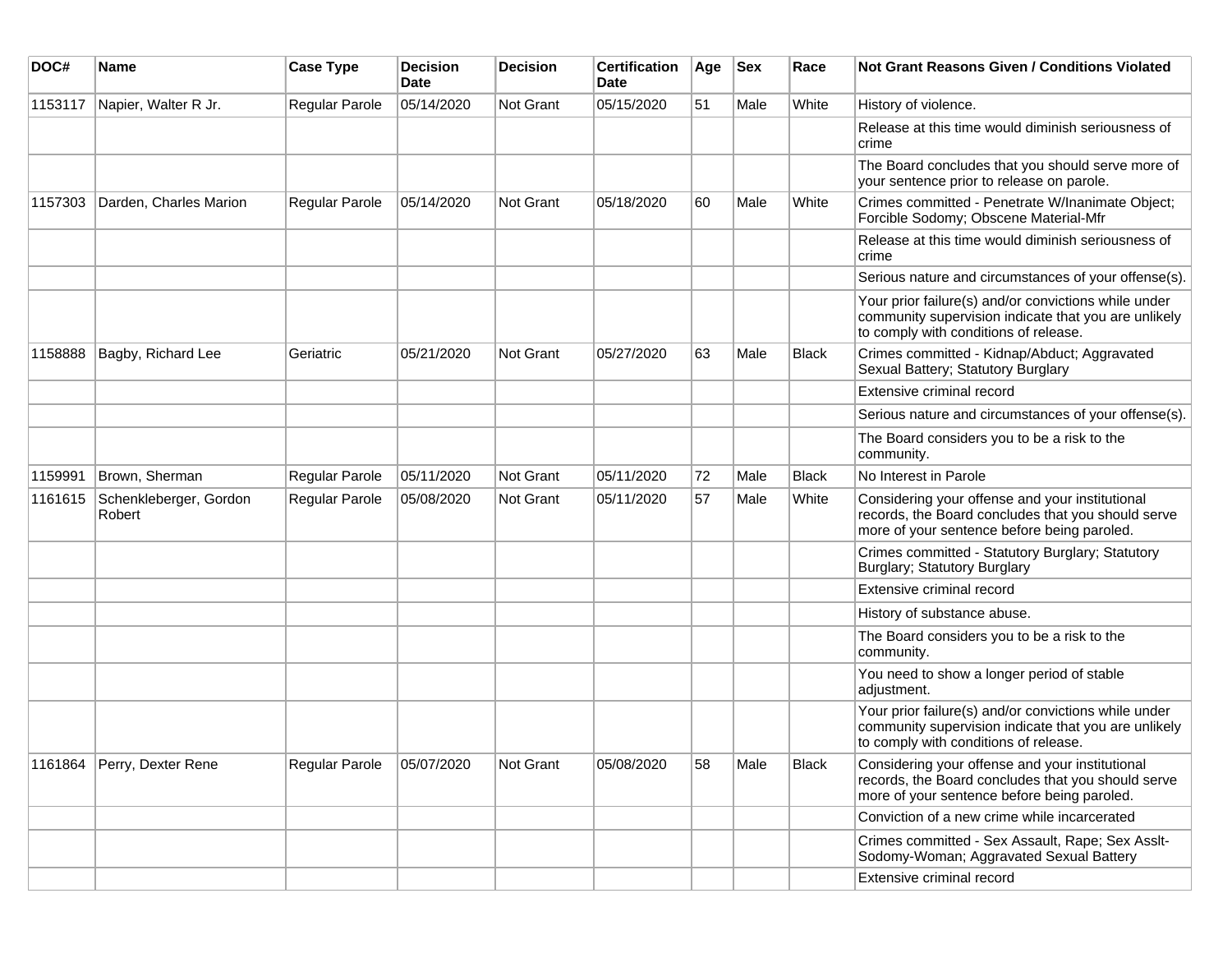| DOC#    | <b>Name</b>              | <b>Case Type</b>      | <b>Decision</b><br>Date | <b>Decision</b>  | <b>Certification</b><br>Date | Age | Sex  | Race         | Not Grant Reasons Given / Conditions Violated                                                                                                               |
|---------|--------------------------|-----------------------|-------------------------|------------------|------------------------------|-----|------|--------------|-------------------------------------------------------------------------------------------------------------------------------------------------------------|
| 1161864 | Perry, Dexter Rene       | Regular Parole        | 05/07/2020              | Not Grant        | 05/08/2020                   | 58  | Male | <b>Black</b> | History of violence.                                                                                                                                        |
|         |                          |                       |                         |                  |                              |     |      |              | Your prior failure(s) and/or convictions while under<br>community supervision indicate that you are unlikely<br>to comply with conditions of release.       |
| 1162531 | Evans, Reginald Cocheise | Regular Parole        | 05/13/2020              | Not Grant        | 05/15/2020                   | 42  | Male | <b>Black</b> | Conviction of a new crime while incarcerated                                                                                                                |
|         |                          |                       |                         |                  |                              |     |      |              | Extensive criminal record                                                                                                                                   |
|         |                          |                       |                         |                  |                              |     |      |              | The Board concludes that you should serve more of<br>your sentence prior to release on parole.                                                              |
|         |                          |                       |                         |                  |                              |     |      |              | You need further participation in institutional work<br>and/or educational programs to indicate your positive<br>progression towards re-entry into society. |
|         |                          |                       |                         |                  |                              |     |      |              | You need to show a longer period of stable<br>adjustment.                                                                                                   |
| 1162589 | Bailey, Robert Allan     | Regular Parole        | 05/11/2020              | Not Grant        | 05/11/2020                   | 74  | Male | White        | Crimes committed - Homicide-1st Degree; Homicide-<br>1st Degree; Abduct-No Ransom Or Asslt                                                                  |
|         |                          |                       |                         |                  |                              |     |      |              | Serious nature and circumstances of your offense(s).                                                                                                        |
| 1163108 | Solano, Jaquan Alejandro | Regular Parole        | 05/08/2020              | <b>Not Grant</b> | 05/08/2020                   | 47  | Male | <b>Black</b> | Considering your offense and your institutional<br>records, the Board concludes that you should serve<br>more of your sentence before being paroled.        |
|         |                          |                       |                         |                  |                              |     |      |              | Conviction of a new crime while incarcerated                                                                                                                |
|         |                          |                       |                         |                  |                              |     |      |              | Extensive criminal record                                                                                                                                   |
|         |                          |                       |                         |                  |                              |     |      |              | Your prior failure(s) and/or convictions while under<br>community supervision indicate that you are unlikely<br>to comply with conditions of release.       |
| 1165024 | Newby, Ghwana Latrece    | <b>Regular Parole</b> | 05/26/2020              | <b>Not Grant</b> | 05/27/2020                   | 48  | Male | Black        | Considering your offense and your institutional<br>records, the Board concludes that you should serve<br>more of your sentence before being paroled.        |
|         |                          |                       |                         |                  |                              |     |      |              | Crimes committed - Sex Assault, Rape; Forcible<br>Sodomy; Parole Violation                                                                                  |
|         |                          |                       |                         |                  |                              |     |      |              | Release at this time would diminish seriousness of<br>crime                                                                                                 |
|         |                          |                       |                         |                  |                              |     |      |              | The Board concludes that you should serve more of<br>your sentence prior to release on parole.                                                              |
|         |                          |                       |                         |                  |                              |     |      |              | Your prior failure(s) and/or convictions while under<br>community supervision indicate that you are unlikely<br>to comply with conditions of release.       |
| 1165721 | Jordan, Henry            | Regular Parole        | 05/19/2020              | Not Grant        | 05/20/2020                   | 59  | Male | <b>Black</b> | Crimes committed - Homicide/Murder;<br>Homicide/Murder; Homicide/Murder                                                                                     |
|         |                          |                       |                         |                  |                              |     |      |              | The Board concludes that you should serve more of<br>your sentence prior to release on parole.                                                              |
| 1166320 | Gilkerson, Charles David | Regular Parole        | 05/24/2020              | <b>Not Grant</b> | 05/27/2020                   | 69  | Male | White        | Crimes committed - Sex Assault, Rape; Sex Assault,<br>Rape; Sex Assault, Rape                                                                               |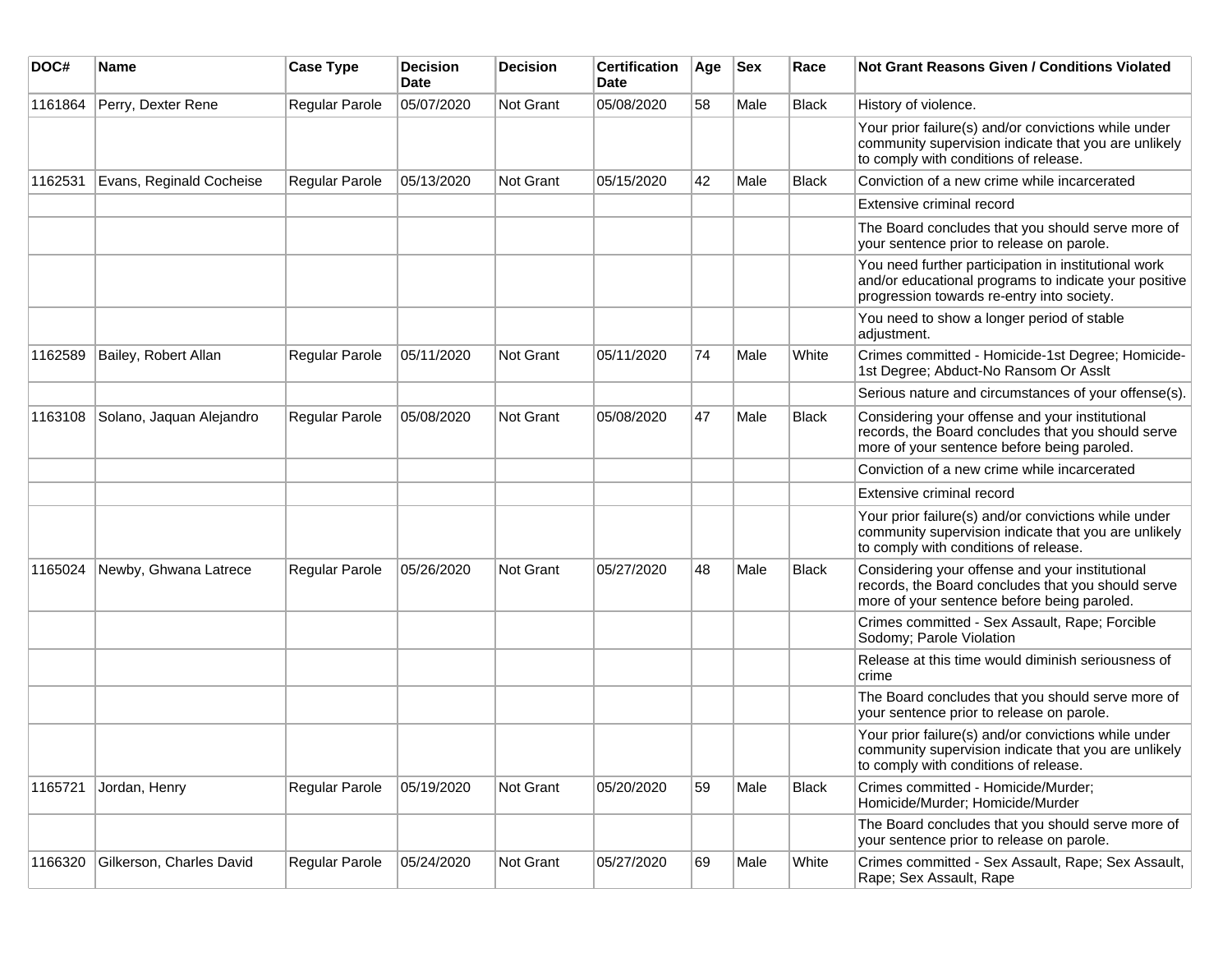| DOC#    | <b>Name</b>               | <b>Case Type</b>      | <b>Decision</b><br><b>Date</b> | <b>Decision</b>  | <b>Certification</b><br><b>Date</b> | Age | <b>Sex</b> | Race  | Not Grant Reasons Given / Conditions Violated                                                                                                               |
|---------|---------------------------|-----------------------|--------------------------------|------------------|-------------------------------------|-----|------------|-------|-------------------------------------------------------------------------------------------------------------------------------------------------------------|
| 1166320 | Gilkerson, Charles David  | Regular Parole        | 05/24/2020                     | <b>Not Grant</b> | 05/27/2020                          | 69  | Male       | White | Release at this time would diminish seriousness of<br>crime                                                                                                 |
|         |                           |                       |                                |                  |                                     |     |            |       | Serious nature and circumstances of your offense(s).                                                                                                        |
| 1169130 | Kershner, William Patrick | Regular Parole        | 04/29/2020                     | <b>Not Grant</b> | 05/01/2020                          | 55  | Male       | White | Crimes committed - Kidnap/Abduct; Sex Assault,<br>Rape                                                                                                      |
|         |                           |                       |                                |                  |                                     |     |            |       | Extensive criminal record                                                                                                                                   |
|         |                           |                       |                                |                  |                                     |     |            |       | Serious nature and circumstances of your offense(s).                                                                                                        |
|         |                           |                       |                                |                  |                                     |     |            |       | The Board concludes that you should serve more of<br>your sentence prior to release on parole.                                                              |
|         |                           |                       |                                |                  |                                     |     |            |       | Your prior failure(s) and/or convictions while under<br>community supervision indicate that you are unlikely<br>to comply with conditions of release.       |
| 1170068 | Vanegas, Jose Luis        | <b>Regular Parole</b> | 05/08/2020                     | Not Grant        | 05/08/2020                          | 58  | Male       | White | Crimes committed - Homicide/Murder;<br>Kidnap/Abduct; Sex Assault, Rape                                                                                     |
|         |                           |                       |                                |                  |                                     |     |            |       | Release at this time would diminish seriousness of<br>crime                                                                                                 |
|         |                           |                       |                                |                  |                                     |     |            |       | Serious nature and circumstances of your offense(s).                                                                                                        |
|         |                           |                       |                                |                  |                                     |     |            |       | You need further participation in institutional work<br>and/or educational programs to indicate your positive<br>progression towards re-entry into society. |
| 1175883 | Hall, Robert Frank        | Geriatric             | 05/21/2020                     | <b>Not Grant</b> | 05/27/2020                          | 65  | Male       | White | Crimes committed - Sex Assault, Rape; Sex Assault,<br>Rape; Sex Assault, Rape                                                                               |
|         |                           |                       |                                |                  |                                     |     |            |       | History of violence.                                                                                                                                        |
|         |                           |                       |                                |                  |                                     |     |            |       | Serious nature and circumstances of your offense(s).                                                                                                        |
|         |                           |                       |                                |                  |                                     |     |            |       | The Board concludes that you should serve more of<br>your sentence prior to release on parole.                                                              |
| 1177300 | Smoot, Richard Anthony    | <b>Regular Parole</b> | 05/02/2020                     | <b>Not Grant</b> | 05/07/2020                          | 47  | Male       | White | Crimes committed - Burglary; Burglary; Burglary                                                                                                             |
|         |                           |                       |                                |                  |                                     |     |            |       | Extensive criminal record                                                                                                                                   |
|         |                           |                       |                                |                  |                                     |     |            |       | You need further participation in institutional work<br>and/or educational programs to indicate your positive<br>progression towards re-entry into society. |
|         |                           |                       |                                |                  |                                     |     |            |       | Your prior failure(s) and/or convictions while under<br>community supervision indicate that you are unlikely<br>to comply with conditions of release.       |
| 1181245 | Laws, Keith Richard       | Geriatric             | 05/16/2020                     | Not Grant        | 05/18/2020                          | 72  | Male       | White | Crimes committed - Homicide/Murder; Homicide-1st<br>Degree; Forgery                                                                                         |
|         |                           |                       |                                |                  |                                     |     |            |       | Extensive criminal record                                                                                                                                   |
|         |                           |                       |                                |                  |                                     |     |            |       | Serious nature and circumstances of your offense(s).                                                                                                        |
|         |                           |                       |                                |                  |                                     |     |            |       | The Board considers you to be a risk to the<br>community.                                                                                                   |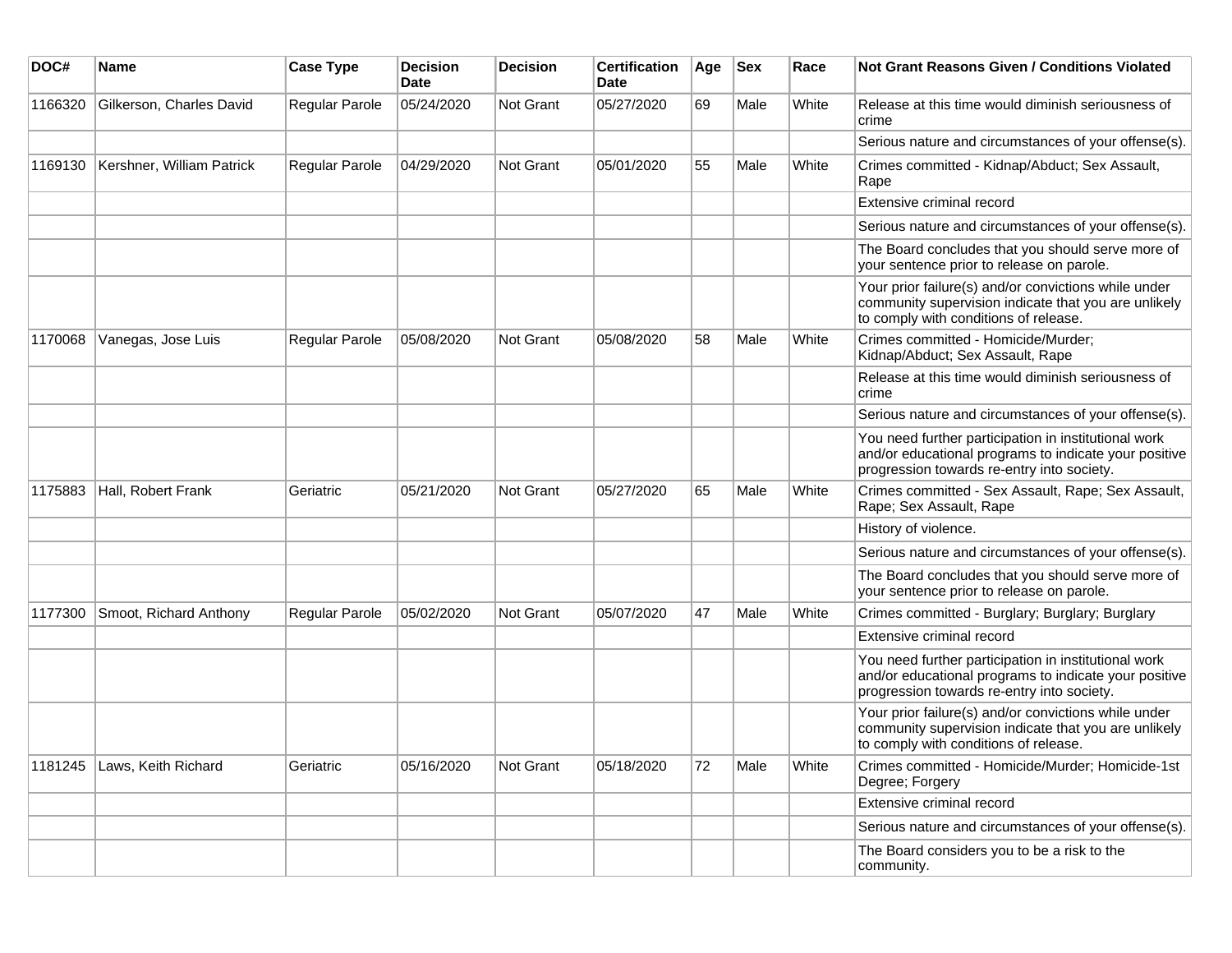| DOC#    | <b>Name</b>                                   | <b>Case Type</b> | <b>Decision</b><br><b>Date</b> | <b>Decision</b>  | <b>Certification</b><br>Date | Age | <b>Sex</b> | Race  | <b>Not Grant Reasons Given / Conditions Violated</b>                                                                                                      |
|---------|-----------------------------------------------|------------------|--------------------------------|------------------|------------------------------|-----|------------|-------|-----------------------------------------------------------------------------------------------------------------------------------------------------------|
| 1184022 | Lovelace, Leroy Allen                         | Regular Parole   | 05/19/2020                     | Not Grant        | 05/20/2020                   | 71  | Male       | Black | Crimes committed - Kidnap/Abduct; Kidnap/Abduct;<br>Kidnap/Abduct                                                                                         |
|         |                                               |                  |                                |                  |                              |     |            |       | History of violence.                                                                                                                                      |
|         |                                               |                  |                                |                  |                              |     |            |       | Serious nature and circumstances of your offense(s).                                                                                                      |
|         |                                               |                  |                                |                  |                              |     |            |       | The Board concludes that you should serve more of<br>your sentence prior to release on parole.                                                            |
| 1190332 | Bidwell, Ronald Gene                          | Geriatric        | 05/20/2020                     | Not Grant        | 05/27/2020                   | 73  | Male       | White | Crimes committed - Aggravated Sexual Battery:<br>Victim <13 Yrs; Aggravated Sexual Battery: Victim<br><13 Yrs; Sodomy: Victim <13 Yrs                     |
|         |                                               |                  |                                |                  |                              |     |            |       | Release at this time would diminish seriousness of<br>crime                                                                                               |
|         |                                               |                  |                                |                  |                              |     |            |       | The Board concludes that you should serve more of<br>your sentence prior to release on parole.                                                            |
| 1310251 | Townsend, Kevin Chandler                      | Geriatric        | 05/27/2020                     | Not Grant        | 05/29/2020                   | 62  | Male       | White | Crimes committed - Aggravated Sexual<br>Battery: Parent/Etc W/Chld13-17; Object Sexual<br>Penetration: By Force Or Helpless; Sodomy: Victim<br>$<$ 13 Yrs |
|         |                                               |                  |                                |                  |                              |     |            |       | Serious nature and circumstances of your offense(s).                                                                                                      |
|         |                                               |                  |                                |                  |                              |     |            |       | The Board concludes that you should serve more of<br>your sentence prior to release on parole.                                                            |
| 1380407 | Snider, Lane Steven                           | Geriatric        | 05/21/2020                     | Not Grant        | 05/27/2020                   | 70  | Male       | White | Crimes committed - Rape: Intercourse W/ Victim <13<br>Yrs; Sodomy: Victim <13 Yrs                                                                         |
|         |                                               |                  |                                |                  |                              |     |            |       | Release at this time would diminish seriousness of<br>crime                                                                                               |
|         |                                               |                  |                                |                  |                              |     |            |       | The Board concludes that you should serve more of<br>your sentence prior to release on parole.                                                            |
|         |                                               |                  |                                |                  |                              |     |            |       | The Board considers you to be a risk to the<br>community.                                                                                                 |
| 1420852 | Marks, Steven Stuart                          | Geriatric        | 05/27/2020                     | Not Grant        | 05/29/2020                   | 61  | Male       | White | Crimes committed - Aggravated Sexual Battery:<br>Victim <13 Yrs; Aggravated Sexual Battery: Victim<br><13 Yrs; Aggravated Sexual Battery: Victim <13 Yrs  |
|         |                                               |                  |                                |                  |                              |     |            |       | Serious nature and circumstances of your offense(s).                                                                                                      |
|         |                                               |                  |                                |                  |                              |     |            |       | The Board concludes that you should serve more of<br>your sentence prior to release on parole.                                                            |
|         | 1424015 McCann, Clarence Curtis Jr. Geriatric |                  | 05/26/2020                     | <b>Not Grant</b> | 05/27/2020                   | 64  | Male       | White | Crimes committed - (Attempted)Murder: 1st Degree;<br>Abduction: By Force, Intimidation Or Deception;<br>Firearm: Poss/Transport By Felon W/ Violent Off   |
|         |                                               |                  |                                |                  |                              |     |            |       | History of violence.                                                                                                                                      |
|         |                                               |                  |                                |                  |                              |     |            |       | Release at this time would diminish seriousness of<br>crime                                                                                               |
|         |                                               |                  |                                |                  |                              |     |            |       | Serious nature and circumstances of your offense(s).                                                                                                      |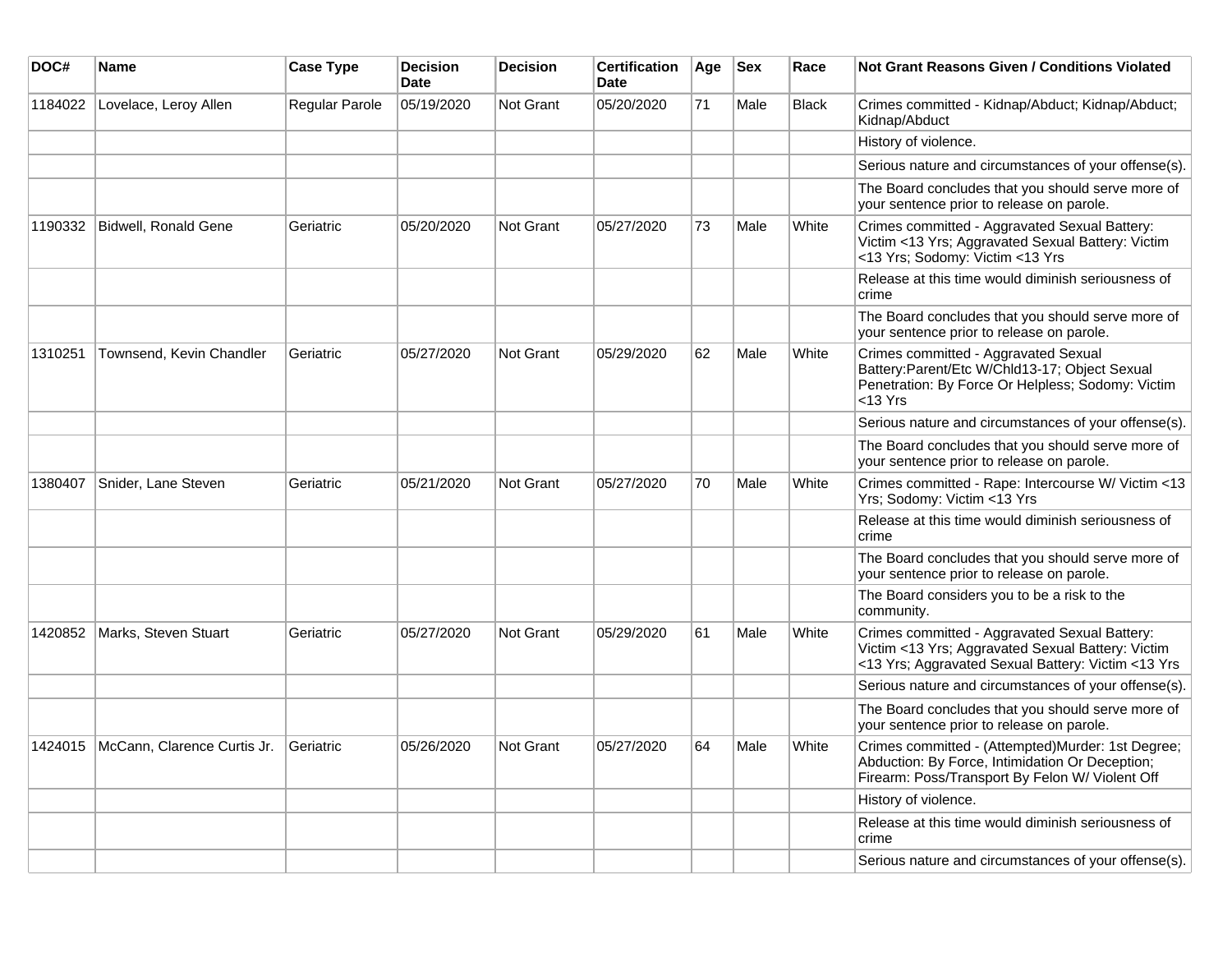| DOC#    | <b>Name</b>                 | <b>Case Type</b> | <b>Decision</b><br><b>Date</b> | <b>Decision</b>  | <b>Certification</b><br><b>Date</b> | Age | <b>Sex</b> | Race         | <b>Not Grant Reasons Given / Conditions Violated</b>                                                                                                                      |
|---------|-----------------------------|------------------|--------------------------------|------------------|-------------------------------------|-----|------------|--------------|---------------------------------------------------------------------------------------------------------------------------------------------------------------------------|
| 1424015 | McCann, Clarence Curtis Jr. | Geriatric        | 05/26/2020                     | <b>Not Grant</b> | 05/27/2020                          | 64  | Male       | White        | The Board concludes that you should serve more of<br>your sentence prior to release on parole.                                                                            |
| 1444413 | Kirby, Kenneth Wilford      | Geriatric        | 05/12/2020                     | Not Grant        | 05/14/2020                          | 61  | Male       | White        | Crimes committed - Child Pornography:<br>Reproduce/Sell/Transmit; Child Pornography:<br>Reproduce/Sell/Transmit; Possess Obscene Material<br>With Minor, Felony           |
|         |                             |                  |                                |                  |                                     |     |            |              | Release at this time would diminish seriousness of<br>crime                                                                                                               |
|         |                             |                  |                                |                  |                                     |     |            |              | Serious nature and circumstances of your offense(s).                                                                                                                      |
|         |                             |                  |                                |                  |                                     |     |            |              | The Board concludes that you should serve more of<br>your sentence prior to release on parole.                                                                            |
| 1445410 | White, Oadis William III    | Geriatric        | 05/18/2020                     | <b>Not Grant</b> | 05/20/2020                          | 62  | Male       | <b>Black</b> | No Interest in Parole                                                                                                                                                     |
| 1544705 | Saylor, Michael Lee         | Geriatric        | 05/12/2020                     | <b>Not Grant</b> | 05/15/2020                          | 65  | Male       | White        | Crimes committed - Aggravated Sexual Battery:<br>Victim <13 Yrs; Aggravated Sexual Battery: Victim<br><13 Yrs; Aggravated Sexual Battery: Victim <13 Yrs                  |
|         |                             |                  |                                |                  |                                     |     |            |              | The Board concludes that you should serve more of<br>your sentence prior to release on parole.                                                                            |
|         |                             |                  |                                |                  |                                     |     |            |              | The Board considers you to be a risk to the<br>community.                                                                                                                 |
| 1612556 | Ours, Luther Issac          | Regular Parole   | 05/14/2020                     | Not Grant        | 05/18/2020                          | 79  | Male       | White        | Extensive criminal record                                                                                                                                                 |
|         |                             |                  |                                |                  |                                     |     |            |              | Serious nature and circumstances of your offense(s).                                                                                                                      |
|         |                             |                  |                                |                  |                                     |     |            |              | The Board concludes that you should serve more of<br>your sentence prior to release on parole.                                                                            |
|         |                             |                  |                                |                  |                                     |     |            |              | The Board considers you to be a risk to the<br>community.                                                                                                                 |
| 1616964 | Patterson, John Daniel Jr.  | Geriatric        | 05/22/2020                     | <b>Not Grant</b> | 05/27/2020                          | 72  | Male       | White        | Crimes committed - Indecent Liberties: W/Child<br><15Y; Possess Obscene Material With Minor,<br>Felony; Propose Sex By Comp Etc. <15y, Offender<br>7+ Yr                  |
|         |                             |                  |                                |                  |                                     |     |            |              | Release at this time would diminish seriousness of<br>crime                                                                                                               |
|         |                             |                  |                                |                  |                                     |     |            |              | Serious nature and circumstances of your offense(s).                                                                                                                      |
|         |                             |                  |                                |                  |                                     |     |            |              | The Board concludes that you should serve more of<br>your sentence prior to release on parole.                                                                            |
| 1624068 | Rose, Connie Raymond        | Geriatric        | 05/11/2020                     | <b>Not Grant</b> | 05/14/2020                          | 67  | Male       | White        | Crimes committed - Carnal Know: Of Child 13-14Y:<br>W/O Force; Aggravated Sexual Battery: Parent/Etc<br>W/Chld13-17; Aggravated Sexual Battery: Parent/Etc<br>W/Chld13-17 |
|         |                             |                  |                                |                  |                                     |     |            |              | Serious nature and circumstances of your offense(s).                                                                                                                      |
|         |                             |                  |                                |                  |                                     |     |            |              | The Board concludes that you should serve more of<br>your sentence prior to release on parole.                                                                            |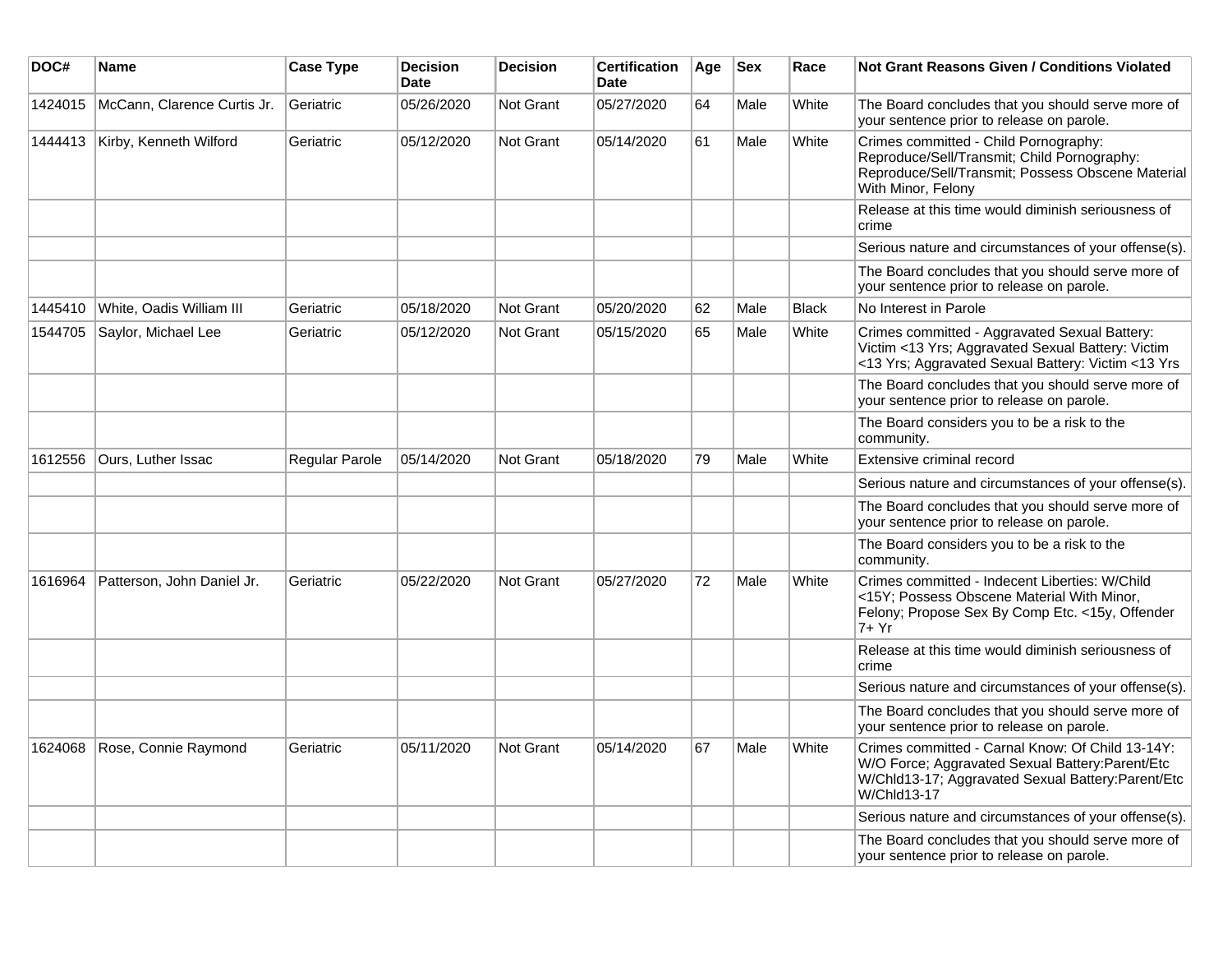| DOC#    | <b>Name</b>                 | <b>Case Type</b> | <b>Decision</b><br><b>Date</b> | <b>Decision</b>  | <b>Certification</b><br><b>Date</b> | Age | <b>Sex</b>   | Race         | <b>Not Grant Reasons Given / Conditions Violated</b>                                                                                                     |
|---------|-----------------------------|------------------|--------------------------------|------------------|-------------------------------------|-----|--------------|--------------|----------------------------------------------------------------------------------------------------------------------------------------------------------|
| 1624068 | Rose, Connie Raymond        | Geriatric        | 05/11/2020                     | Not Grant        | 05/14/2020                          | 67  | Male         | White        | The Board considers you to be a risk to the<br>community.                                                                                                |
| 1683152 | Avitto, Frederick           | Geriatric        | 05/28/2020                     | Not Grant        | 05/29/2020                          | 76  | Male         | White        | Crimes committed - Child<br>Porn:Reproduce/Transmit/Sell,Etc.,; Child<br>Porn:Reproduce/Transmit/Sell-2nd+                                               |
|         |                             |                  |                                |                  |                                     |     |              |              | Release at this time would diminish seriousness of<br>crime                                                                                              |
|         |                             |                  |                                |                  |                                     |     |              |              | The Board concludes that you should serve more of<br>your sentence prior to release on parole.                                                           |
| 1713474 | Deal, Judy Kay              | Geriatric        | 04/30/2020                     | <b>Not Grant</b> | 05/01/2020                          | 66  | Female White |              | Crimes committed - Murder: 2nd Degree                                                                                                                    |
|         |                             |                  |                                |                  |                                     |     |              |              | Release at this time would diminish seriousness of<br>crime                                                                                              |
|         |                             |                  |                                |                  |                                     |     |              |              | Serious nature and circumstances of your offense(s).                                                                                                     |
| 1720135 | Monahan, Francis Marion Jr. | Geriatric        | 05/08/2020                     | <b>Not Grant</b> | 05/11/2020                          | 76  | Male         | White        | Crimes committed - Sodomy: Victim <13 Yrs;<br>Sodomy: Victim <13 Yrs; Sodomy: Victim <13 Yrs                                                             |
|         |                             |                  |                                |                  |                                     |     |              |              | Release at this time would diminish seriousness of<br>crime                                                                                              |
|         |                             |                  |                                |                  |                                     |     |              |              | Serious nature and circumstances of your offense(s).                                                                                                     |
| 1733569 | Mcintyre, James Edward      | Geriatric        | 05/01/2020                     | Not Grant        | 05/01/2020                          | 68  | Male         | <b>Black</b> | Crimes committed - Aggravated Sexual Battery:<br>Victim <13 Yrs; Aggravated Sexual Battery: Victim<br><13 Yrs; Aggravated Sexual Battery: Victim <13 Yrs |
|         |                             |                  |                                |                  |                                     |     |              |              | Release at this time would diminish seriousness of<br>crime                                                                                              |
|         |                             |                  |                                |                  |                                     |     |              |              | Serious nature and circumstances of your offense(s).                                                                                                     |
|         |                             |                  |                                |                  |                                     |     |              |              | The Board considers you to be a risk to the<br>community.                                                                                                |
| 1873163 | Dowell, Tyrel Anthony       | Regular Parole   | 05/12/2020                     | <b>Not Grant</b> | 05/15/2020                          | 21  | Male         | <b>Black</b> | Considering your offense and your institutional<br>records, the Board concludes that you should serve<br>more of your sentence before being paroled.     |
|         |                             |                  |                                |                  |                                     |     |              |              | Poor institutional adjustment (for example,<br>motivation/attitude, unfavorable reports, lack of<br>program involvement, etc.)                           |
|         |                             |                  |                                |                  |                                     |     |              |              | Serious nature and circumstances of your offense(s).                                                                                                     |
|         |                             |                  |                                |                  |                                     |     |              |              | The Board concludes that you should serve more of<br>your sentence prior to release on parole.                                                           |
|         |                             |                  |                                |                  |                                     |     |              |              | Your record of institutional infractions indicates a<br>disregard for rules and that you are not ready to<br>conform to society.                         |
| 1878844 | Johnson, Lavontae Sharron   | Regular Parole   | 05/08/2020                     | Not Grant        | 05/08/2020                          | 22  | Male         | <b>Black</b> | The Board concludes that you should serve more of<br>your sentence prior to release on parole.                                                           |